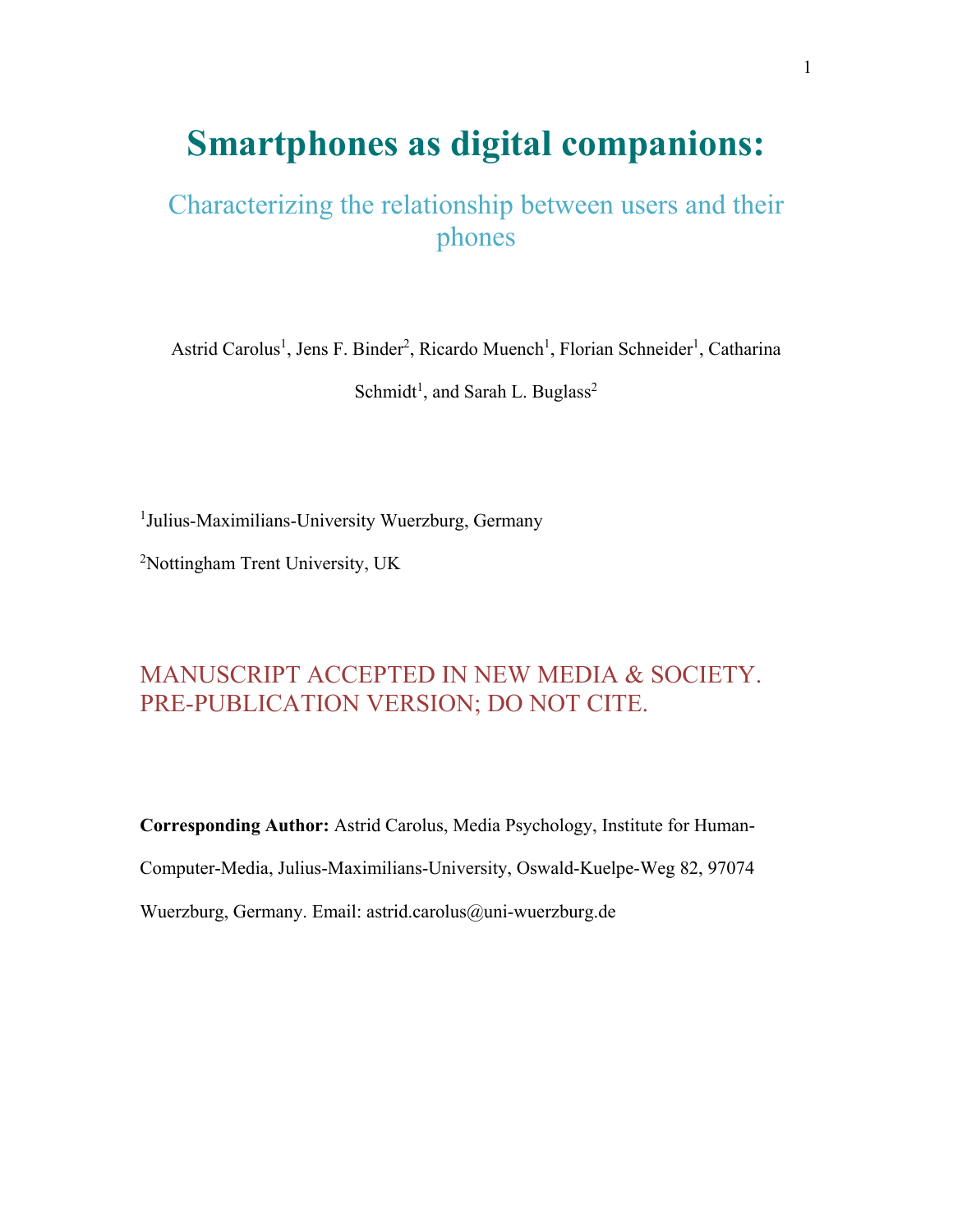#### Abstract:

Based on the idea of computers constituting social agents and referring to core characteristics of human-human relationships, this study introduces the concept of a digital companionship between smartphone users and their devices. Constituting characteristics (closeness, trust, preoccupation) and outcomes (stress, coping with stress) of social relationships were adapted to yield a model of human-smartphone relationships for empirical testing. A cross-national sample of participants ( $n = 1156$ ) completed an online study which included self-report measures as well as a newly developed instrument (Positioning Others and Devices; POD) assessing the closeness to technical devices and social actors. Results showed the smartphone to be the closest device. Further, structural equation modelling lent support for the theoretical model indicating that trust and preoccupation mediate the relationship between closeness to the smartphone and stress and coping. Findings support the concept of companionship as a fruitful approach to explain smartphone-related behaviors.

### Keywords:

Smartphone, relationship, human-smartphone relationship, mobile devices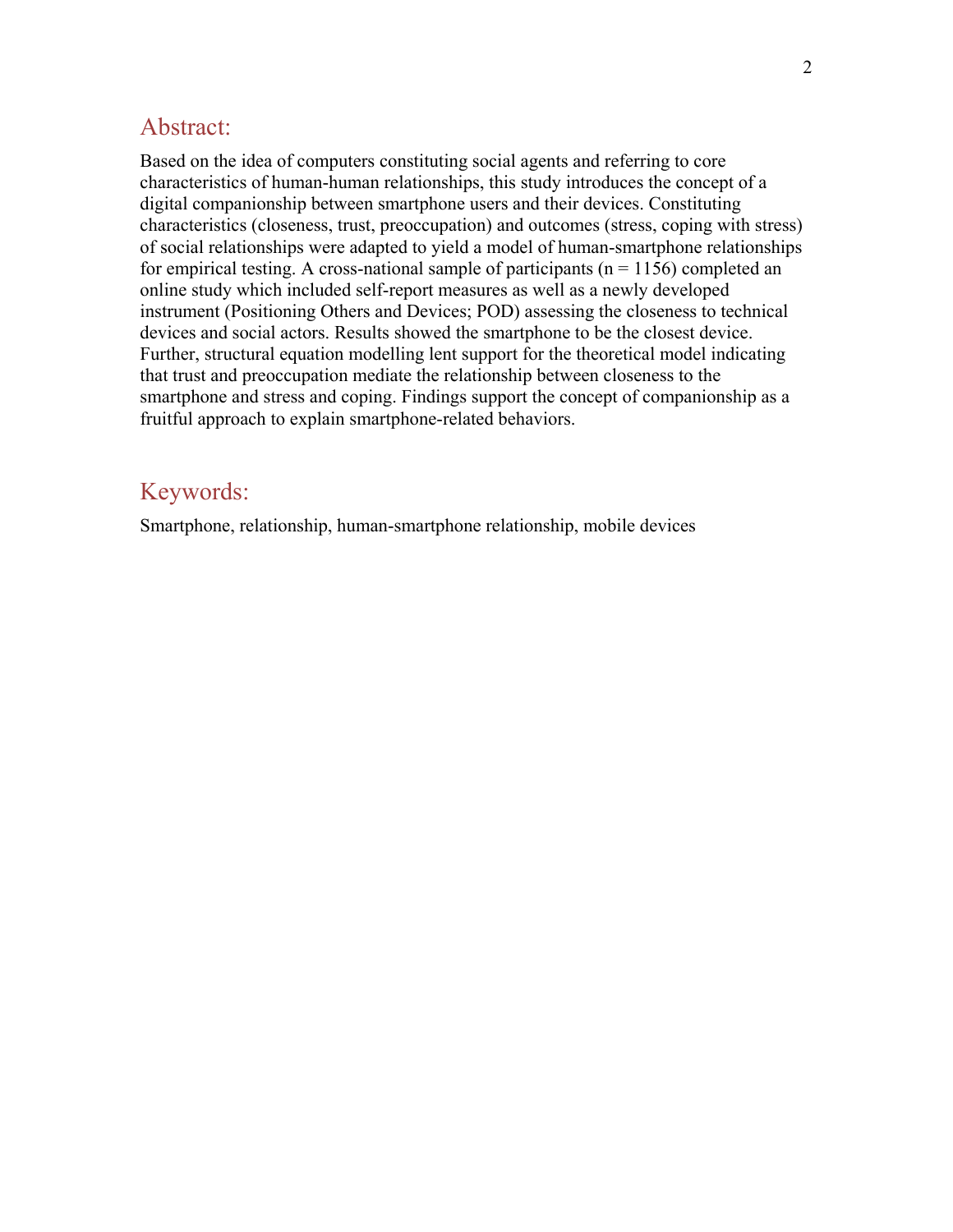# 1. Being with your phone 24/7: Smartphones as digital companions

For how long had you been awake this morning until you reached for your smartphone for the first time? Whether it is texting, email, music, browsing or navigation, smartphones are technological devices offering a wealth of functions supporting their users in everyday lives. Smartphones are among the most popular devices worldwide. Globally, nearly 1.5 billion units were sold in 2016 (Van der Meulen & Pettey, 2017). About 70% of the population in Western Europe and in the United States use a smartphone in 2018 (Newzoo International B.V., 2018) with 65% of British owners under 35 years looking at their phones within five minutes of waking up. In 2017, they spent nearly 169 minutes per day using their mobile, with users aged between 15 and 24 spending more than four hours (Office of Communications, 2018).

Smartphones are still a comparatively new phenomenon, having gained rapid and worldwide popularity since the launch of Apple's first iPhone in 2007. In contrast to mobile phones used until then, the iPhone and all subsequent smartphones launched by competitors (Samsung is currently listed as the global market leader; Van der Meulen & Pettey, 2017) fundamentally changed the way mobile phones were used. By incorporating a variety of features which previously had been distributed over a range of devices, smartphone distribution as well as usage have increased sharply over the course of one decade. Up to the ages of 35 to 40 nearly everybody in the Western world uses a smartphone, with the gaps to older strata of the population shrinking (Olmstead, 2017). The commonplace observation of people being permanently in touch with their phones has been approached from different perspectives by researchers (Vorderer, Hefner, Reinecke, & Klimmt, 2018).

A technical or pragmatic approach argues that a smartphone integrates functionalities previously spread over several devices (such as telephone, camera, navigation system, music player). According to Displacement Theory, the smartphone outperforms the older, less efficient devices and replaces their functionalities resulting in an increasing time of usage (e.g., Okazaki, Li, & Hirose, 2009). Thus, intensive usage seems to be rather a consequence of displacement than a proof of addiction, at first. However, current research tends to stress problematic and addictive phone use (Kuss  $\&$ Lopez-Fernandez, 2016; Young, 2015) just as it has been done with regard to the internet in general or specific online services (particularly Facebook; e.g., Ryan, Reece, & Xenos, 2014). In contrast, the present study does not follow the perspective on the smartphone to constitute an addictive substance, but focuses on smartphones to be portable and to accompany their users throughout the day, ever-ready to fulfil tasks (e.g., communication with friends and family). We consider these functions to be linked to underlying fundamental psychological needs (e.g., need to belong; Baumeister & Leary, 1995) resulting in our basic postulate of the smartphone to be to its owner not mere technical equipment but rather a 'digital companion'. Conceptualizing a digital relationship between the user and the phone changes the research perspective on smartphone usage radically. Both theoretical concepts and methodological approaches established for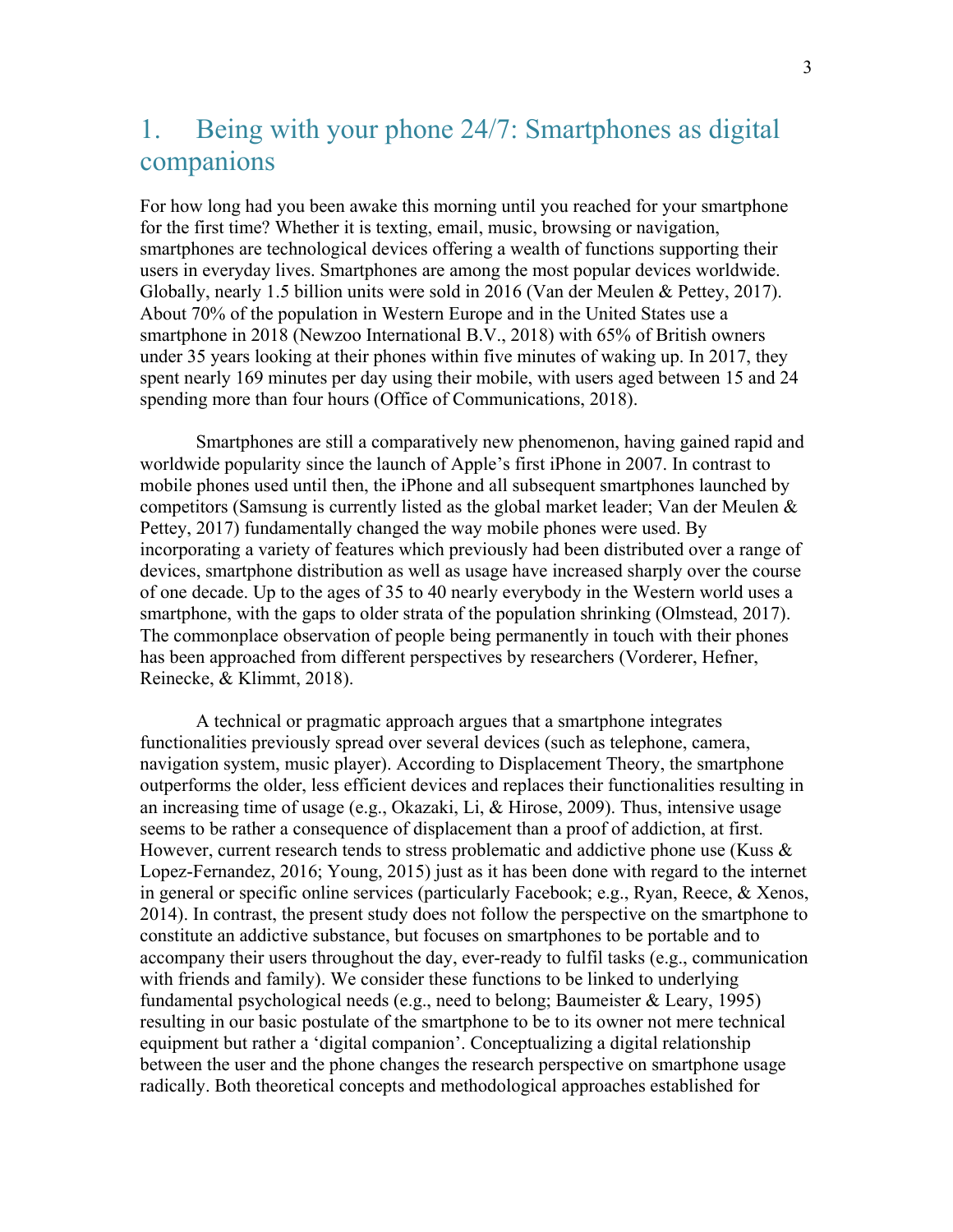human-human relationship can be analyzed and tested in respect to their transferability to human-smartphone relationships.

As an explanation for the popularity of smartphones, both the outlined usability and functionality cannot sufficiently account for behavioral patterns which have led academic and popular science to generate labels such as addiction (Samaha & Nawi, 2016; Davies, 2017), phantom vibration (Tanis, Beukeboom, Hartmann, & Vermeulen, 2015; Knapton, 2016), phubbing (neologism: 'phone' and 'snubbing'; Roberts & David, 2016), or smombies ('smartphone' and 'zombie'; Hookham, Togoh, & Yeates, 2016). Psychological research so far has focused on the use of services or applications (e.g., social media in general: Blackwell, Leaman, Tramposch, Osborne, & Liss, 2017; social networking sites: Buglass, Binder, Betts, & Underwood, 2017; Facebook specifically: Beyens, Frisen, & Eggermont, 2016; Instagram: Barry, Reiter, Anderson, Schoessler, & Sidoti, 2017) thereby rather neglecting the device which 'contains' all these services. However, it is the entity of the smartphone which needs to be handled, touched and interacted with. This one-sided focus on features and applications, without considering the device itself as the entity the users interact with, is the starting point of our study. Thus, we focus on the device and refer to the idea of "computers as social actors" (Reeves & Nass, 1996) to analyze the users' relationship with their smartphones and to ask if this relationship constitutes a 'digital companionship'. Further, we ask if basic constituting characteristics of human relationships can be applied to the smartphone relationship. To find answers we (1) adapt measures originally applied to human interaction partners to the context of the smartphone. Additionally, (2) a new instrument labeled POD (Positioning Others and Devices) is developed and tested. (3) Measures are used to test a multivariate model that integrates core aspects of the 'digital companionship' with our smartphone with some of the fundamental psychological outcomes of relationships.

### 1.1 Smartphones equal real life: The paradigm of 'computers as social agents'

The basic idea of the present work, to focus on the device and to conceptualize it as an entity eliciting psychological responses, is not new. In the 1990s, Clifford Nass and collaborators introduced a research paradigm under the label CASA (Computers As Social Agents) which was based on an individuals' tendency to unintentionally apply social rules and norms to computers, leading to behaviors originally identified in social psychology for human-human interaction (for an overview: Reeves & Nass, 1996). To explain this tendency, Reeves and Nass (1996, p. 5) introduced the concept of media equation which briefly says that "media equals real life" triggering social reaction in the human user. Because the medium seems to communicate with us we unconsciously react in a way we react as if it was a human being, adopting social rules and norms, for example. As the process is rather unconscious it requires only low active mental involvement (Langer, 1989) resulting in media equation to be universal and almost unavoidable: it "applies to everyone, it applies often, and is highly consequential" (Reeves & Nass, 1996, p. 5).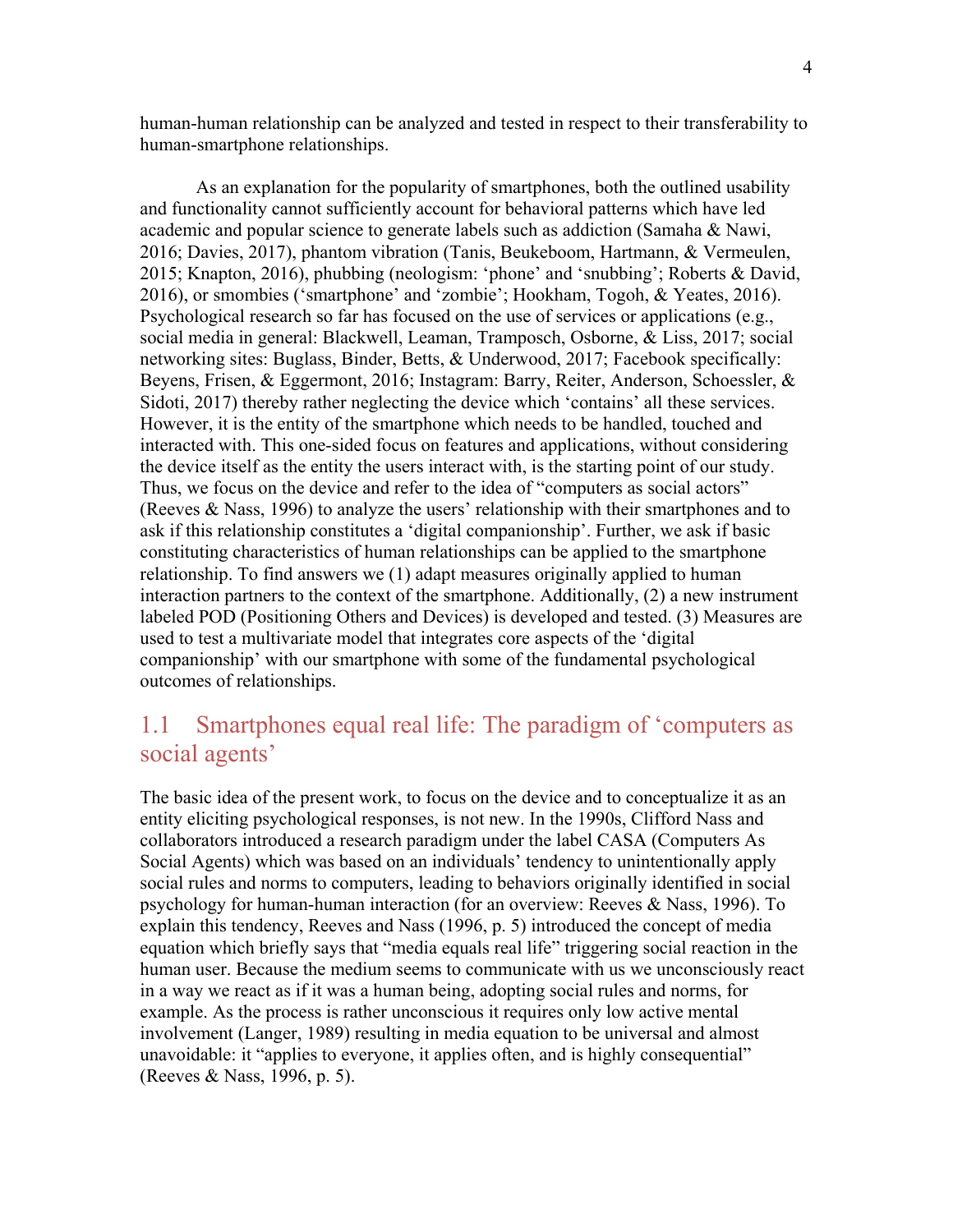Research referring to the idea of media equation transfers the social dynamics of human-human interaction to human-computer interaction. The studies conducted so far followed a similar approach: the human counterpart of human-human interaction was replaced by a media device to see if the same social rules are applied (Johnson, Gardner, & Wiles, 2004). As this research was mainly conducted more than 20 years ago, it focused on desktop personal computers (PCs). Compared to the mobile technologies of today, these computers were huge boxes and cathode ray tube screens, seldom moved, commonly turned on for use and turned off afterwards. Nevertheless, Nass and colleagues revealed this rather bulky equipment to be socially relevant. Summarizing their paradigm, desktop PCs send (allegedly) social cues which trigger automatic (non-conscious) social behavior in their users, following gender stereotypical tendencies, for example (Lee, Nass, & Brave, 2000; Nass, Steuer, & Tauber, 1994). To account for the findings under the CASA paradigm, Reeves and Nass (1996) argue from an evolutionary perspective. Accordingly, the human brain and its functional principles are considered as a product of evolutionary adaptation with the adaption not referring to today's challenges, but to the problems of survival and reproduction our ancestors were confronted with. In our ancestors' world, social interactions and the processing of social information were essential for both survival (e.g., co-operations with others) and reproduction (e.g., favorable mate selection). Consequently, the human mind is adapted to efficiently process complex social (human) stimuli with 'evolved psychological mechanisms' deeply rooted in human functioning (see also Buss, 2015). In contrast to our ancestors' world, in which entities sending these social cues were actual human (or at least living) beings, today's media or electronic devices send similar signals (e.g., by talking to us). Following the basic assumptions of media equation, these non-human signals lead to the illusion of intentional social interactions and trigger the mechanisms originally evolved for a human context (Reeves & Nass, 1996).

Compared to the equipment of the 1990s, modern smartphones should meet requirements of a 'social actor' to an even greater extent: ubiquitous in everyday life, they offer more varied opportunities of interactions and a multitude of cues (vocal and visual signals, sounds, vibrations, notifications). Consequently, current CASA studies consider smartphones to be the successor of desktop computers. Carolus, Schmidt, Schneider, Mayr and Muench (2018) revealed the norm of politeness to be transferred to a smartphone interaction. In a laboratory experiment, participants interacted with a smartphone which they evaluated, afterwards. To do so, participants used either the target phone itself, another given smartphone or their own smartphone. Results showed that their evaluations were significantly better if the target phone itself asked for these. Further, when using their own phone, participants' reported closeness to their phone was shown to be significantly negatively associated with the evaluation of the target phone. In another study by Carolus, Schmidt, Muench, Mayer, and Schneider (2018), participants interacted with a phone presented either in a blue or a pink sleeve, corresponding to the stereotype of gender-specific colors which links blue to masculinity and pink to femininity (e.g., Cunningham & Macrae, 2011). Participants were instructed to solve five social dilemmas with the phone always arguing for one of two options given and the pink and the blue phone "acting" completely identically. When asked to rate the femininity and the masculinity of the phone, participants ascribed significantly more masculine attributes to the blue sleeved smartphone and more female attributes to the pink phone.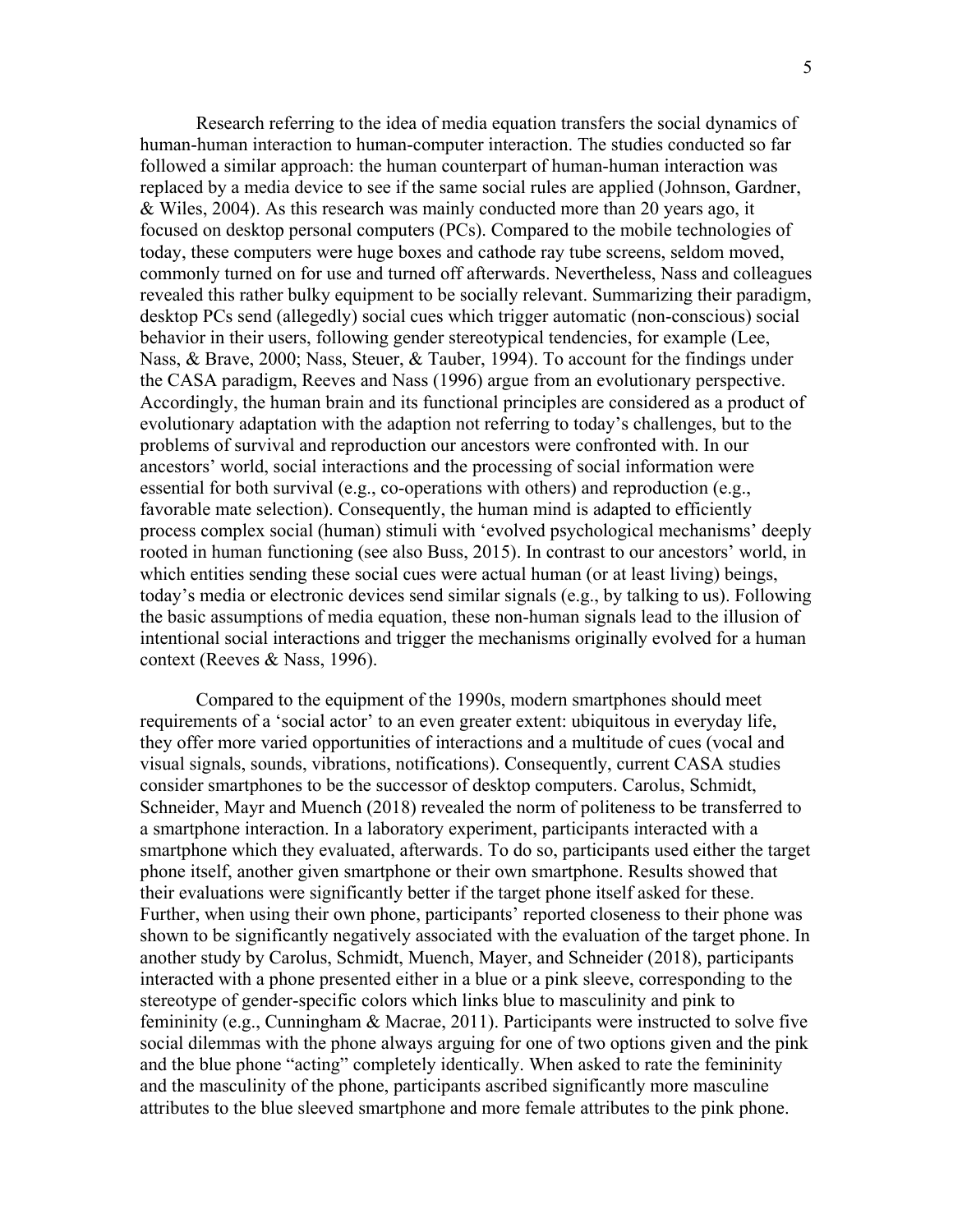Further, the blue phone was rated to be more competent and participants followed its advice significantly more often compared to the pink sleeved smartphone.

In line with these studies, the present study adopts the perspective on the smartphone as a 'social entity'. Specifically, we refer to these social entities, constantly in touch with their users and constantly interacting with them, as digital companions. The concept of digital companionship, we argue, provides a heuristically fruitful approach because it builds immediate links to the psychological research tradition on humanhuman relationships. Investigating digital companionship requires to consider both theoretical and methodological approaches established for human relationships and to transfer them to the postulated human-smartphone relationship.

### 1.2 Being in a relationship with one's smartphone: Basic characteristics and outcomes

The metaphor of smartphone companionship allows for drawing on theoretical concepts of the constituting characteristics and qualities of human relationship. Various approaches for analyzing interpersonal relationships have yielded a variety of concepts and variables to characterize them. To find a first starting point for insights into the postulated smartphone-relationship, we concentrate on a few robust and basic aspects constituting relationships. As before, we argue from the viewpoint of evolutionary psychology and the postulated basics of social bonding and relating to make a selection.

In our ancestors' world, social networks consisting of durable social relationships have been essential for our survival and reproduction (Dunbar, 1998). Core criteria of human belonging can therefore be assumed to be rooted in evolution. A basic human need for affiliation motivates us to seek encounters, attachment and bonding with other human beings. An increased frequency of interaction over a longer time facilitates relationship building and translates into how people think and feel about a relationship: Shared activities have been shown to predict intense love in the context of long-term romantic relationships (Acevedo & Aron, 2009; Kelley et al., 2002). Spatial closeness as well as emotional closeness are both a precondition and a result of interpersonal bonding that affect us on an emotional, cognitive as well as behavioral level (Binder, Roberts, & Sutcliffe, 2012; Bowlby, 1988). Perceptions of closeness have repeatedly been linked to intimacy, affection and affirmation regarding relationships (Perlman & Fehr, 1987; Sinclair & Dowdy, 2005). Closeness, therefore, is the first constituent aspect of companionship selected here.

Next to closeness, there are more concepts that can indicate reliable relationship. Individuals will rely and focus most on those relationships that they find trustworthy. In close relationships, partners' mutual trust has been closely linked to taking care for each other (Rempel, Holmes, & Zanna, 1985). In earlier work, Driscoll, Davis, and Lipetz (1972) emphasize that trust is the outcome of mutually satisfying interactions. Indeed, durability and trustworthiness can be defined along very similar lines. Following Holmes and Rempel (1989), trust includes three dimensions: (1) predictability in terms of the partner behaving consistently, (2) dependability in terms of the partner to be reliable and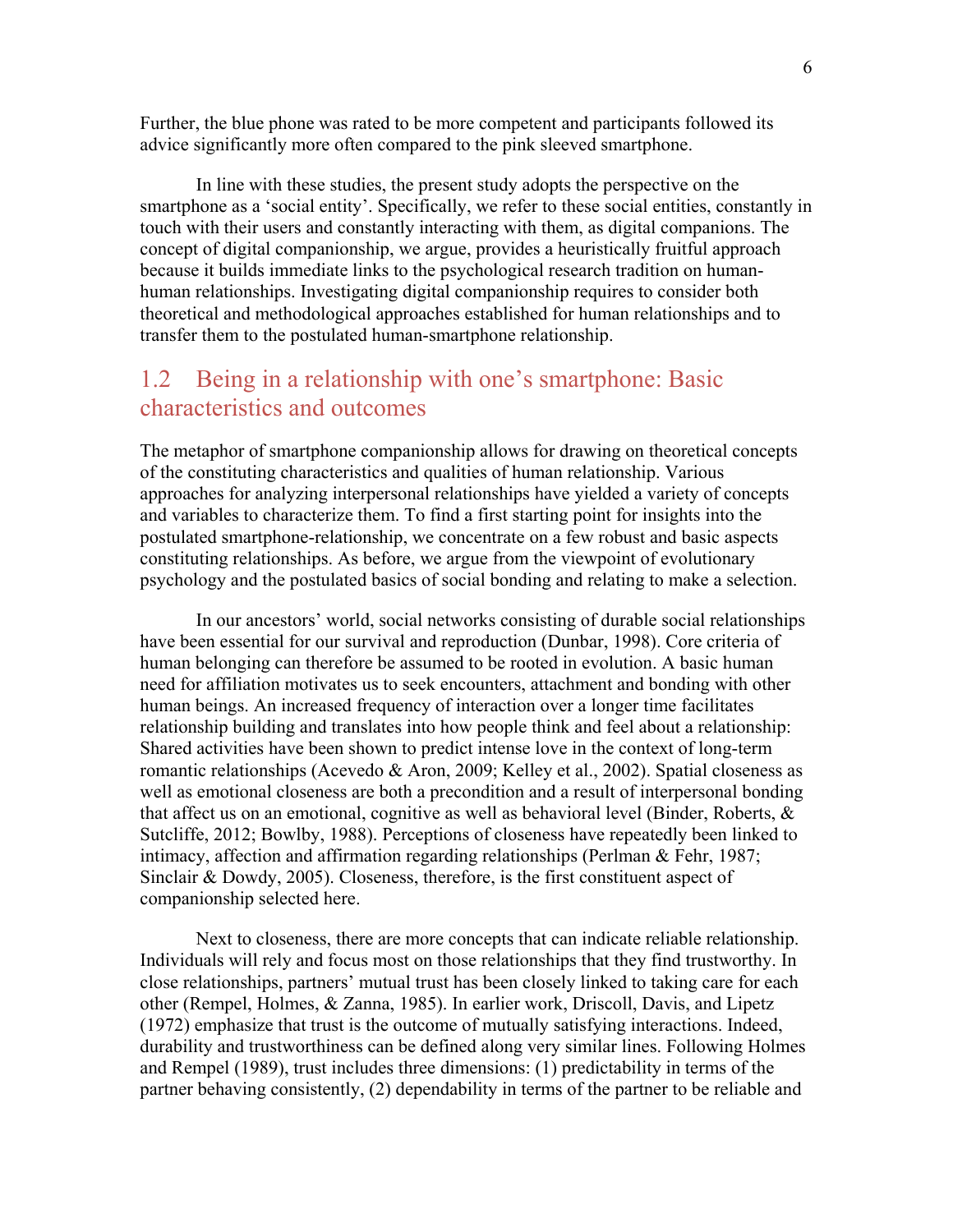benevolent and (3) faith in terms of the partner to be responsive and caring. Trust can therefore be added to closeness for a core description of companionship.

If social interaction is reflected in trust and closeness, this implies further orientation and alertness towards the relationship partner. Research focusing on longterm romantic relationships revealed interaction, but also reported preoccupation with the partner in terms of positive thoughts about each other, to be a significant predictor of love and being together for a long time (Acevedo & Aron, 2009; Kelley et al., 2002). Other work shows closeness and trust in intimate relationships to occur together with the sharing of personal information and feelings, and links such preoccupation with the other person to wellbeing (Perlman & Fehr, 1987). Preoccupation is therefore used as the third core constituent of companionship.

Next to a conceptualization of companionship, the consequences of maintaining such a companionship are also of obvious interest. In line with the tenet that close relationships are evolutionarily beneficial, relationships have been associated with psychological benefits such as positive effects on the individual's well-being, constituting a buffer against other stressors (Walen & Lachman, 2000) and a contributor to coping in general (Rini, Schetter, Hobel, Glynn, & Sandman, 2006). However, human relationships are also discussed in terms of their negative outcomes revealing stress, for example (Christensen & Heavey, 1990). Interpersonal stressors such as conflicts in social relationship were found to have a greater impact on the mood than job-related stressors (Bolger, DeLongis, Kessler, & Schilling, 1989) resulting in adverse health outcomes (Robles & Kiecolt-Glaser, 2003). Conflicts within the family or with the partner, controversies or health issues are major stressors.

Although only a partial aspect of relationships can be considered in the present work, there is good evidence to support an initial selection of closeness, preoccupation and trust as core aspects of meaningful relationships as well as both stress and coping with stress as immediate relationship outcomes. In a next step, these variables are related to each other in a testable model of human-smartphone companionship.

### 1.3 A theoretical model of core characteristics of digital companionship and its outcomes

The basic characteristics and outcomes of human-human relationships introduced so far are transferred to the postulated human-phone relationship and integrated into a model. Hence, we propose a model of 'digital companionship' which integrates (1) smartphoneuser psychological closeness, trust and preoccupation and the outcomes (2) stress caused by the smartphone as well as smartphone usage to cope with stress. It seems plausible to assume a causal flow from relationship core constituents to outcomes. Put differently, we see closeness, preoccupation and trust as directly indicating digital companionship and this companionship to affect coping and stress. However, to clearly assign causal relationships among closeness, preoccupation and trust and the distinct effects on coping and stress is more difficult. Referring to the wider literature on interpersonal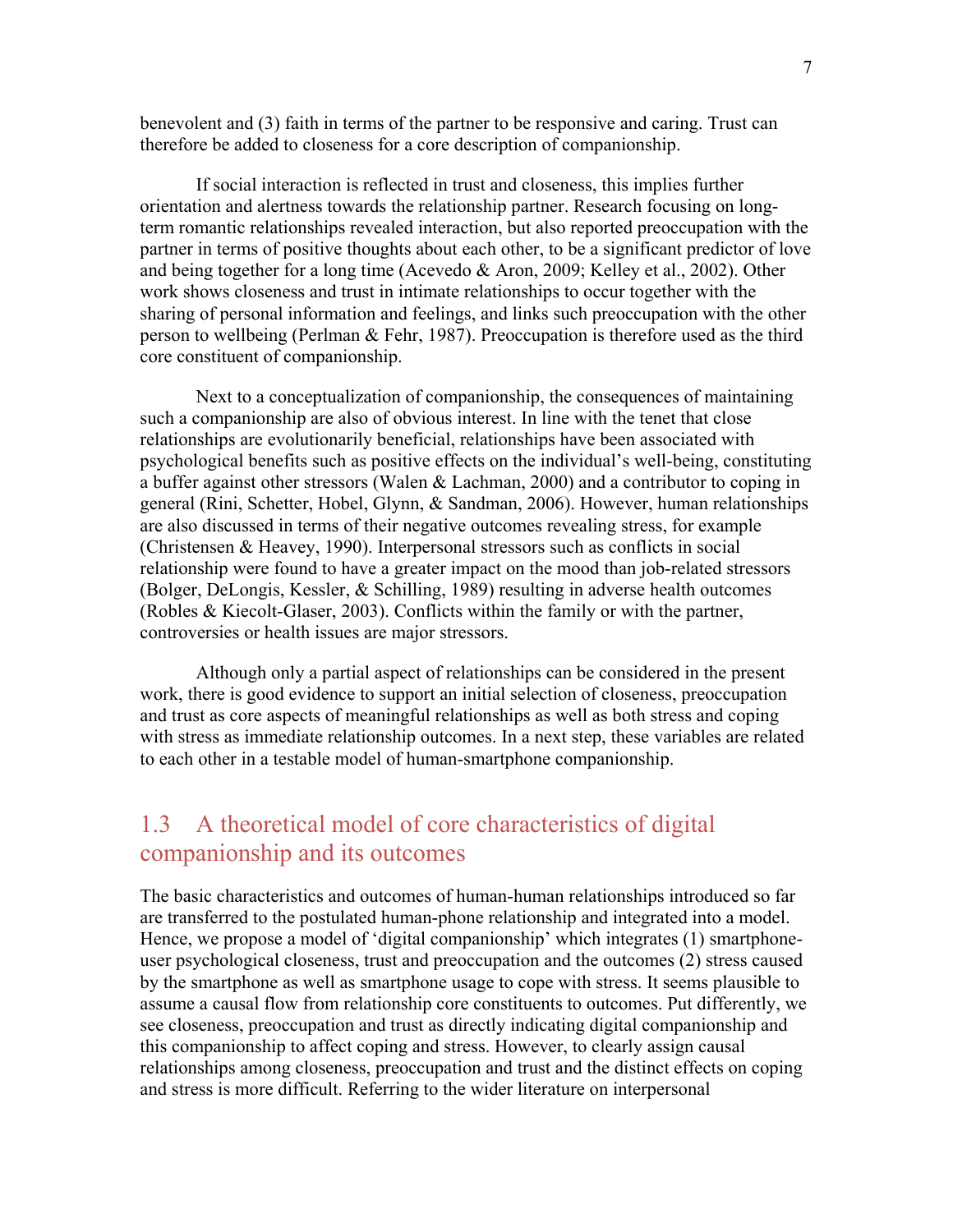relationships, however, allows for some tentative conclusions and the postulation of a testable model. Such a model will be, by necessity, open to further modification and refinements.

As becomes clear from the discussion so far, studies have shown that the core aspects of companionship show overlap and mutual associations in several places (see, e.g., Perlman & Fehr, 1987, p. 17). However, closeness is generally depicted to resemble a rather broad attitudinal variable referring to the process of bonding. Further, preoccupation typically concerns the cognitive as well as the affective engagement with one's partner, and trust concerns more elaborate expectations and beliefs regarding partner behaviors. Both these variables therefore are seen to build up during longer-term processes and to relate to more elaborate and/or specific processing. Consequently, they might be conceptualized as a result of closeness. In our further theorizing, we will therefore emphasize a sequence from closeness to trust and further to preoccupation, without detailing other possible causal dependencies for the moment.

Finally, stress and coping with it are regarded as outcomes generated by companionship and are therefore expected to be positively associated with trust and preoccupation. As outlined, research has revealed social relationships to be fundamentally important for coping with stress. Thus, we transfer this finding to the smartphone-relationship. However, research has also shown that social relations do elicit stress. Being close to another person you trust and think about often can easily turn into a source of stress across a range of situations. It is likely that both outcomes are related to each other in turn, but the exact nature of such a relationship is challenging to determine a priori. It could be that the nature of the relationships leads to the predominance of either stress or coping, which would mean a negative association. It could also be that more intense relationships simply generate more experiences of both stress and coping, in which case the association would be positive. This is a point which is left to empirical testing.

In sum, the resulting model, shown in Figure 1, is far away from being an exhaustive conceptualization of digital companionship. However, it allows for important first steps towards empirical tests of the basic idea. The empirical testing will result in first insights into the relationship and first derivations regarding refinements and adjustments for future research.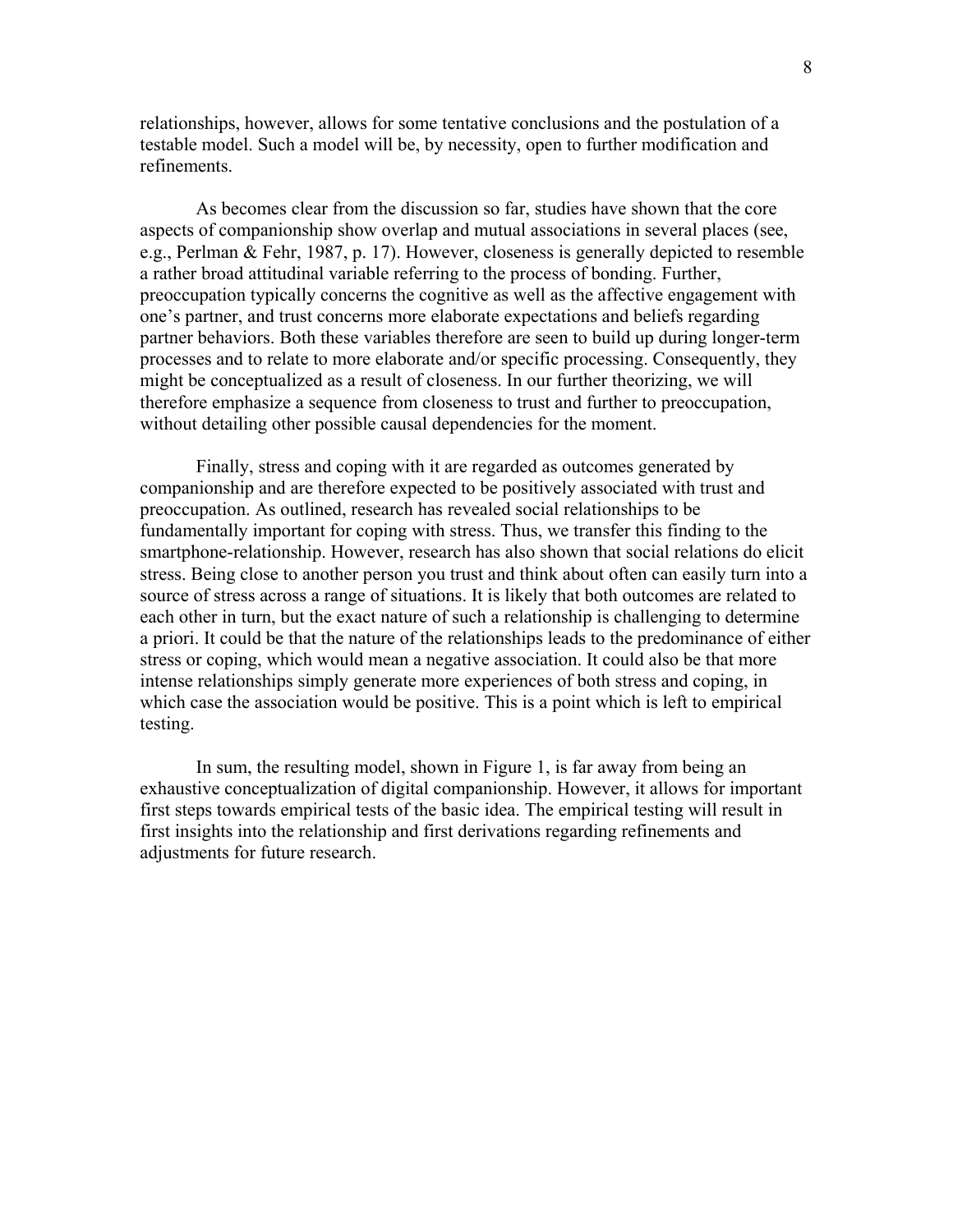

#### *Figure 1*. Variables Indicating Digital Companionship and Their Postulated Associations

In the following, we report two sets of results from a survey-based study which aims for the development of a new measure to assess users' closeness to their smartphones by locating the smartphone relative to other devices as well as socially relevant persons, first. Second, the study aims for the transfer of measures assessing human-human-relationship to the field of smartphone relationship, and, thirdly, to test the postulated theoretical model by adopting the outcomes of both the newly developed task as well as the transferred measures.

### 2. Method

### 2.1 Sample

To correspond to the wide-spread distribution of smartphones in Western populations, this study aimed for an increased sample diversity to go beyond university-based settings. To increase heterogeneity regarding age, education and nationality, participants were recruited online via advertisements posted on social media platforms (facebook, ebay) in Germany and in the UK. A total of 1156 participants completed either the German ( $n =$ 890) or the English version ( $n = 266$ ) of the survey. Participants ranged in age from 15 to 83 years ( $M = 28.39$  years,  $SD = 8.98$ ), with 67% female respondents. In terms of occupation, 55% reported to be a student in higher education, 31% to be employed, 4% to be self-employed, 3% to be in training, 3% to be unemployed, 2% to be school students,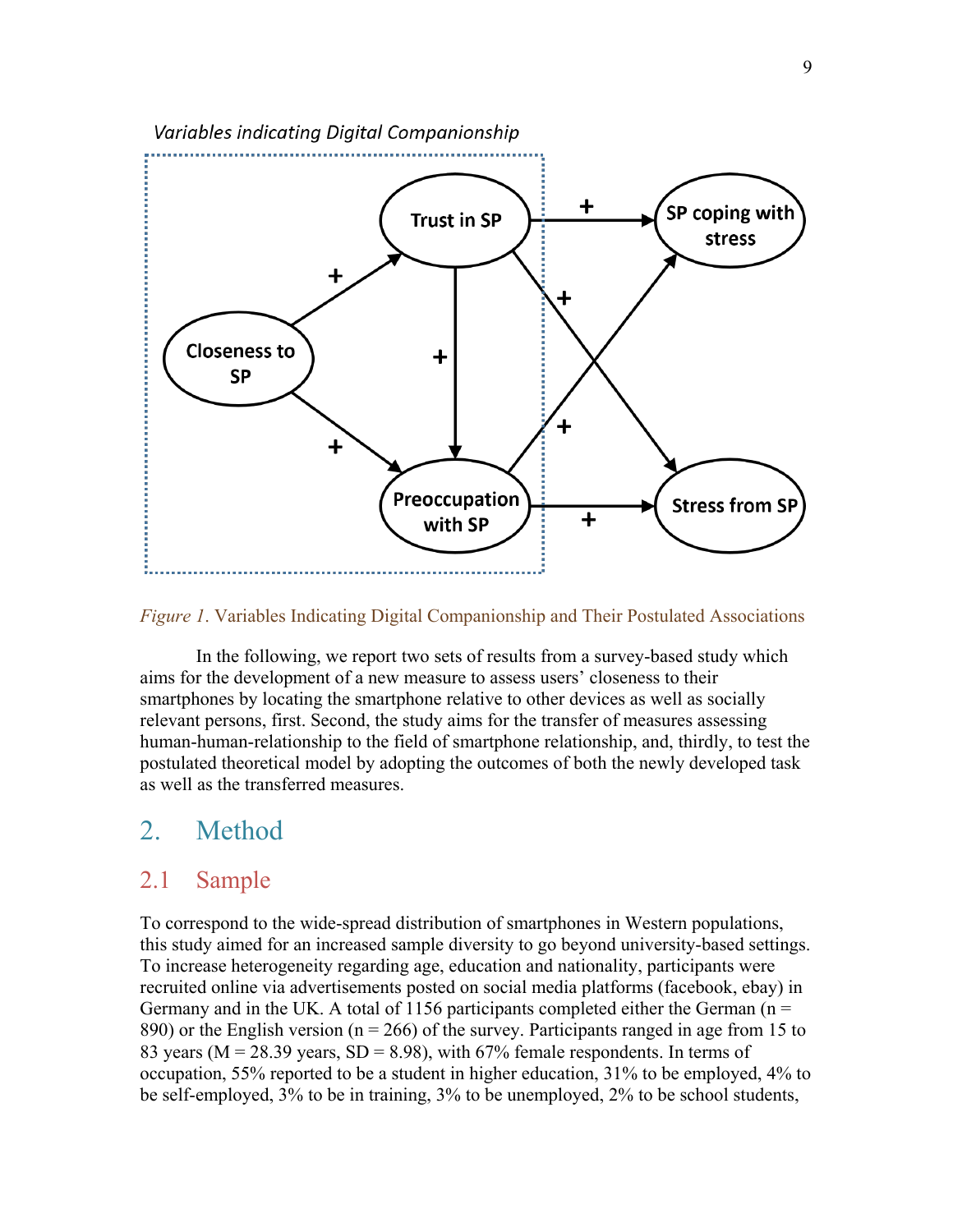1% to be retired or in the civil service. Additionally, 51% of participants reported to be in a relationship, 12% to be married, 35% to be single, 2% divorced and < 1% widowed. Statistics of phone use revealed an average use of the mobile phone for  $M = 11.12$  years  $(SD = 4.98)$ . The two biggest user groups were for Apple (37%) and Samsung (31%) products with all other brands showing ownership rates of less than 7%. On average, participants reported to use their smartphone 4.29 hours  $(SD = 3.74)$  a day (work purposes: 1.37 hours,  $SD = 1.96$ ; spare time activities: 2.94 hours;  $SD = 2.55$ ).

#### 2.2 Procedure and measures

The online survey study was optimized for use on desktop computers and mobile devices. The front page briefly instructed about the broad purpose of the study with the procedure following the ethical guidelines laid out by the German Psychological Association and the British Psychological Society. The study had been approved by an institutional review board at the UK project site prior to data collection, which satisfied requirements at the German project site. Smartphone possession was implemented as a screening criterion, resulting in a sample of participants reporting to have a smartphone. After completion of the survey participants were offered the opportunity to anonymously enter a prize draw to win online vouchers.

2.2.1 Questionnaire measures: trust, preoccupation, coping and stress To assess the variables introduced in the theoretical model self-report measures were used. For trust, preoccupation, stress and coping, standard questionnaire items were answered on a 7-point Likert scale ranging from 1 (strongly disagree) to 7 (strongly agree). To assess the users' closeness to their phones a new instrument was developed.

*Trust in phone*. The Trust in Close Relationships Scale (Rempel et al., 1985) measures levels of trust in one's relationship partner on three dimensions, predictability, dependability and faith. For the present study, the items were adapted to the context of smartphone usage by replacing the word 'partner' in the items with 'mobile phone', first. However, this transfer did not always result in sensible and applicable statements or items. Regarding the subdimension faith, no items could be transferred to the context of mobile use in an appropriate way (e.g., 'When I share my problems with my mobile, I know it will respond in a loving way even before I say anything.'). Consequently, we excluded the subdimension. Transfer of items capturing the two other subdimensions worked out better, although not without inviting contradiction. In rational terms, a smartphone is not a responsive recipient of trust in a way known from human-human interactions. However, to pursue the idea of the postulated digital companionship as far as possible we retained items despite any logical inconsistencies. All five predictability items were therefore adapted as described without further changes (e.g., 'My mobile behaves in a very consistent manner.'; 'I sometimes avoid my mobile because it is unpredictable and I fear saying or doing something which might create conflict.'). Regarding the dependability subdimension, two out of five items needed further modification to result in appropriate statements ('My mobile has proven to be trustworthy and I am willing to let it engage in activities which other mobiles find too threatening' was rephrased to 'My mobile has proven to be trustworthy.'; 'I am certain that my mobile would not cheat on me, even if the opportunity arose and there was no chance that it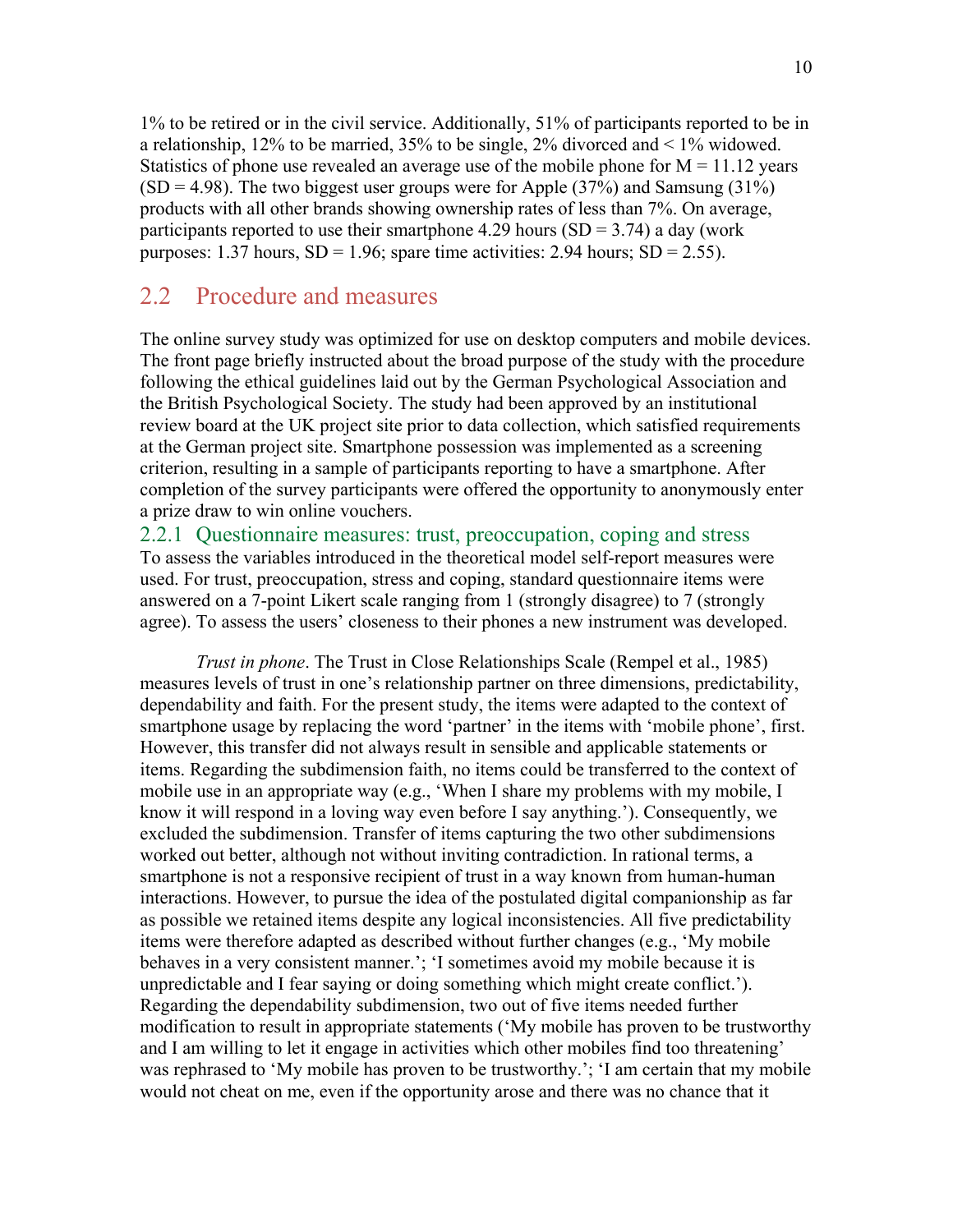would get caught.' resulted in 'I am certain that my mobile would not cheat on me.'). The other three items were transferred in their full wording (e.g., 'I can rely on my mobile to keep the promises it makes to me.'). In sum, the Trust in phone scale consisted of ten items with an internal consistency of  $\alpha = 0.76$ . Closer inspection showed the dependability items to be internally more consistent (.85) than the predictability items (.52). Following Nunnally's (1967) suggestion to accept α-values between 0.5 and 0.6 when developing new scales, and in light of the overall consistency, we kept all ten items. Items were averaged such that higher values indicated higher levels of trust.

*Preoccupation with phone.* The eight-item Mobile Phone Involvement Questionnaire (MPIQ) developed by Walsh, White, Cox and Young (2011) originally refers to components of behavioral addiction (Brown, 1997; Walsh, White & Young, 2008), for example, withdrawal symptoms, cognitive and behavioral salience, relapse and involvement reinstatement. However, Walsh et al. (2011) avoided the term addiction. Their less pathologizing label 'involvement' refers to the respondents' cognitive and behavioral association with their mobile phone which corresponds to a 'preoccupation with the phone' as stressed in the present study. Thus, all eight MPIQ items were employed (e.g., 'I often think about my mobile phone when I am not using it' and 'The thought of being without my smartphone makes me feel distressed'). Internal consistency of the scale was  $\alpha = .85$ . Items were averaged such that higher values indicated higher levels of preoccupation.

*Coping with stress through phone use.* As with items regarding trust, an index of coping, in terms of dealing with stressful situations by using your mobile phone, was developed by modifying items originally used for the assessment of coping in general (Satow, 2012). The different mechanisms for coping by either actively managing stress (e.g., prevention), relying on social support (e.g., friend) or distracting oneself from stressful situations (e.g., alcohol) were replaced with the term 'my mobile'. Hence, three out of five subscales could be transferred to the context of smartphones (active coping with stress, social support, increased alcohol and cigarette consumption). To these, an item 'My mobile helps me to cope with stress.' was added. The final instrument comprised of 13 items with an internal consistency of  $\alpha = .87$ . Items were averaged such that higher values indicated higher levels of coping.

*Stress caused by the phone.* In contrast to the measures of trust and coping the items for assessing stress needed to be newly developed due to lack of an appropriate template. To complement the items of coping which ask for ways of usage to cope with stress, we developed items asking for situations of usage the individual is stressed by the phone. In a preliminary study, we asked 86 participants 'When does your smartphone cause stress?'. Answers were content analyzed resulting in 23 items, for example: 'I find it stressful when my mobile or an app does not work.' or 'I find it stressful when I have lots of messages I have not replied to.' Internal consistency of the scale was  $\alpha = .93$ . Items were averaged such that higher values indicated higher levels of stress.

#### 2.2.2 POD - Positioning Others and Devices: A two-dimensional token technique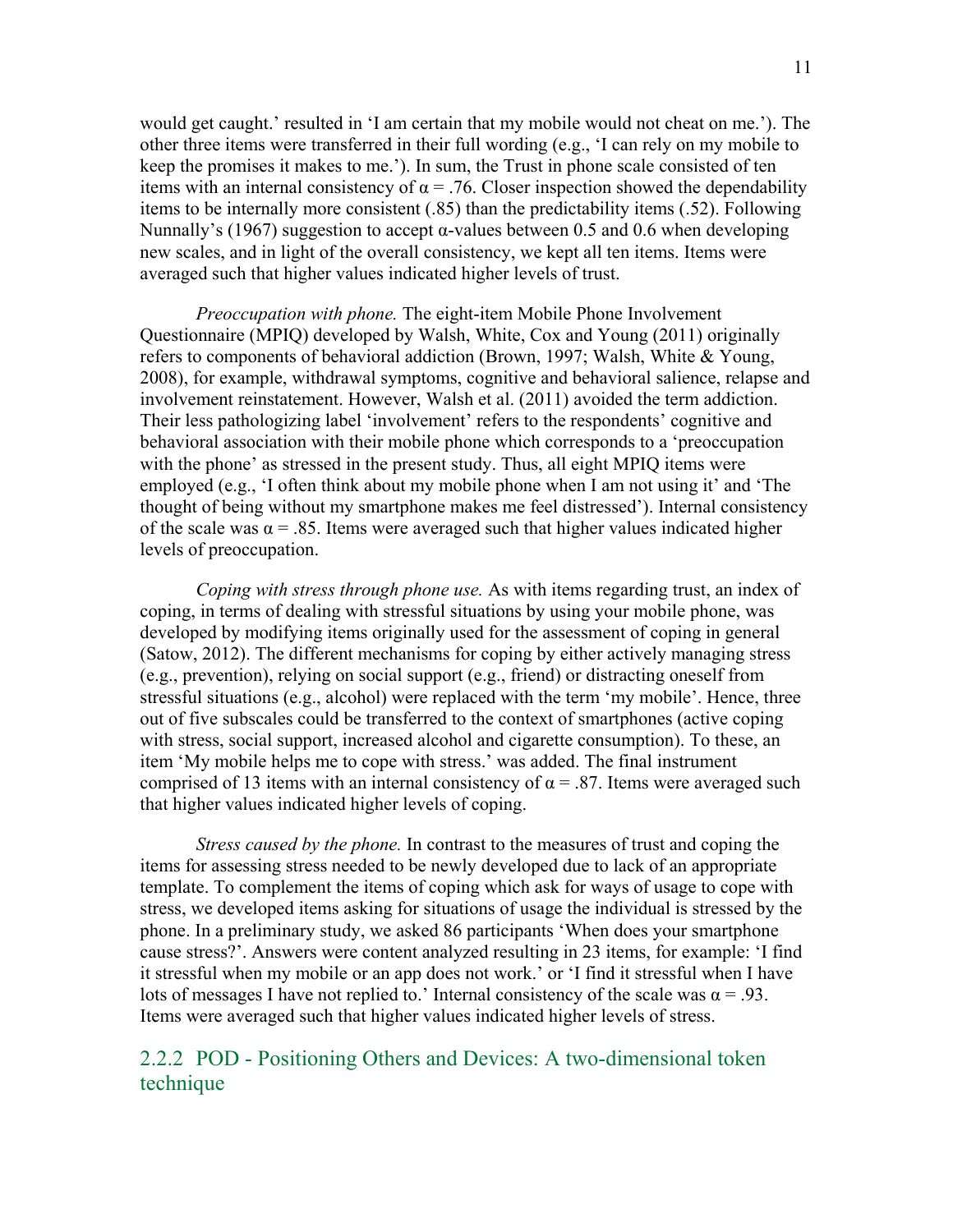Central to our view on smartphones as digital companions is the assumption of the owner emotionally attached or feeling emotionally close to the phone. Thus, we developed an online instrument (labeled POD: Positioning Others and Devices) to assess the closeness in terms of emotional importance of the smartphone. POD builds on a technique known from systemic family therapy. Gehring, Funk, and Schneider (1998) developed the 'Familiensystem-Test' (family system test; FAST) which psychotherapists can use to visualize cohesion and hierarchy within the family. In this offline procedure, pieces which represent family members are positioned on a board. The pieces are similar to pieces known from board games: cylindric, with painted nose and eyes to indicate a face. The board is similar to a chess board, but measures 9 by 9 fields. The distance between the pieces put on the board is interpreted as interpersonal cohesion among family members, ranging from neighboring fields (maximum cohesion) to fields being at opposite ends of the board (minimum cohesion). Further, the pieces can be raised, to visualize hierarchy, and turned, to indicate direction of view and attention. Clients are instructed to visualize their own family in terms of a typical, an ideal and a conflict situation by positioning pieces on the board. The resulting visualizations are used to further analyze client perceptions of relationship structures.

We adopted the basic idea of the original FAST version. However, we did not only ask for family members but for a wider range of (1) relevant others and (2) media devices. Both the relevant others as well as relevant devices were collected in a preliminary study in which participants ( $n = 79$ ) were asked to list 'significant others they know' as well as 'media devices they use'. 15 significant others (parents, siblings, children, partner etc.) and 10 media devices (mobile, tv, laptop, radio etc.) were derived. In the final POD, participants were asked to position pieces representing these persons and devices in relation to a piece representing themselves ('me') on a grid. To do so, the categories of relevant others were presented in a first step and participants were instructed to 'provide the name of one specific person of your social environment' for every category. If they could not think of any specific person, the category was left blank. Second, the list of devices was presented, and participants were instructed to 'select all media devices you have yourself or that you use regularly'. Third, a  $9 \times 9$  grid was presented together with an icon representing 'me' next to it. Participants were asked to position 'the piece representing yourself [...] on the chess board'. In this, we followed the original FAST instruction which did not limit the positioning of the 'me-piece' to a certain area or a certain field of the board. Fourth, icons representing the people and devices selected before were presented next to the grid with the 'me-piece' on it. Participants were requested to position these other pieces to indicate 'how important these people and devices are' with the added information that 'the more distance there is between your own piece and that of another person/device the less importance this person/device carries'. Importance, rather than closeness, was used in the instructions to avoid any ambiguities arising from the two meanings of closeness, as distance and as emotional relevance, on the respondent's side. Otherwise, respondents could have switched between meanings when placing others and devices. This means that POD relies on participants interpreting 'importance of others' in the same way as 'importance of devices', a point we revisit in the discussion.

Figure 2 illustrates the positioning task of the POD. Afterwards, distances between the pieces were calculated with Euclidean distances ranging, on a 9x9 board,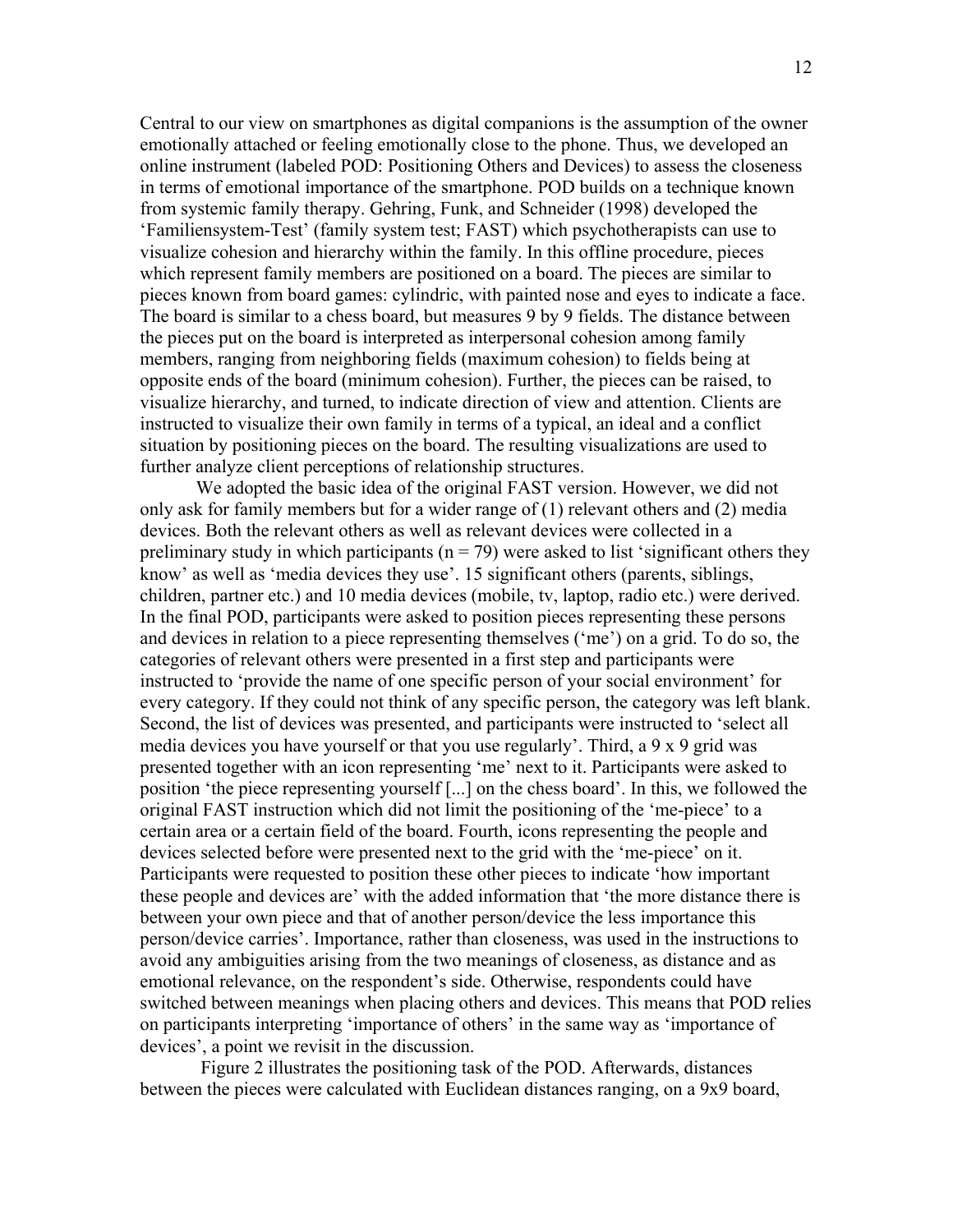from 1 (neighboring space) to 11.31 (two pieces occupying the endpoints of one of the diagonals).<sup>1</sup> To assess the participant's closeness to the smartphone an index of four distances was calculated: (a) the self-phone distance  $(M = 2.42, SD = 1.37)$ , (b) the selfphone distance minus the average distance to family members ( $M = 0.62$ ,  $SD = 1.57$ ), (c) the self-phone distance minus the average distance to others who are not family members  $(M = -0.93, SD = 1.80)$ , (d) the self-phone distance minus the average distance to devices  $(M = -1.02, SD = 1.29)$ . Taken together, these indicators capture an individual's closeness to the phone relative to the closeness to significant others as well as other devices. To form a POD score, all four variables were averaged with an internal consistency of  $\alpha$  = .86. This composite score was highly correlated with self-phone distance  $(r = .91, p < .001)$ . Note that due to the nature of the POD task, higher values always indicate greater distance rather than closeness.



*Figure 2*. Illustration of the positioning of significant persons and media devices in relation to 'me-piece'

# 3. Results

Two main goals are pursued in the presentation of results. First, the results of the POD will be presented offering a new methodological approach of assessment of users' closeness to their smartphones. Second, the theoretical model (Figure 1) will be tested by means of structural equation modelling to gain insights into the postulated digital companionship and its outcomes regarding smartphone-related stress and coping.

### 3.1 Preliminary analyses

A summary of mean scores and standard deviations for all variables used in data modelling are shown in Table 1. The POD score is the average of the four variables representing the self-phone distance in relation to the distance reported for other social actors.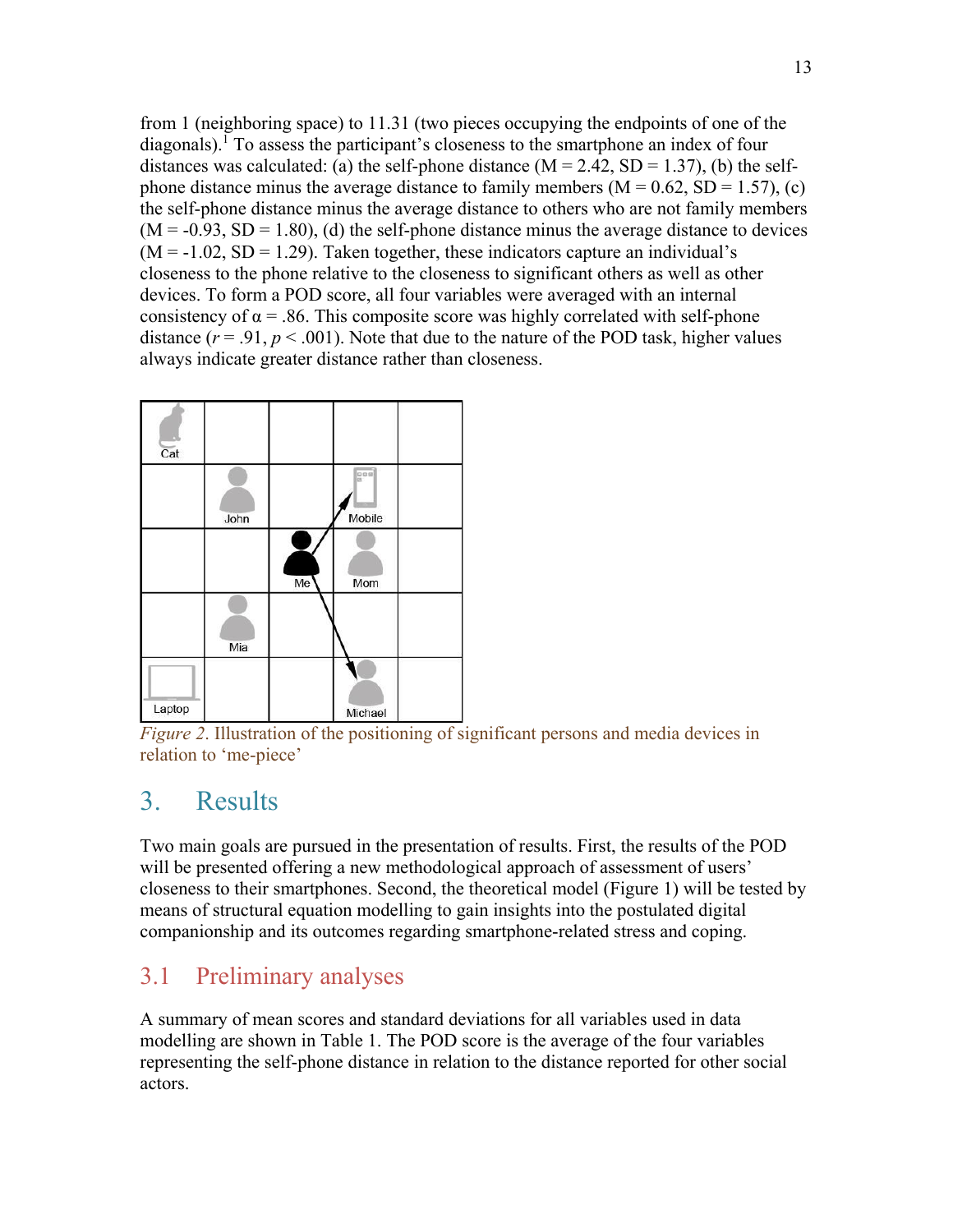| Variable         | Mean | SD   | Min              | <b>Max</b>     | Scale             |
|------------------|------|------|------------------|----------------|-------------------|
| <b>Phone Use</b> | 4.23 | 3.74 | $\boldsymbol{0}$ | 20             | hours/day         |
| <b>POD</b> Score | 0.46 | 1.24 | $-3.01$          | 8.21           | spatial distance* |
| <b>Trust</b>     | 4.31 | 0.84 | 1.33             | $\overline{7}$ | $1 - 7$           |
| Preoccupation    | 3.37 | 1.24 | $\mathbf{1}$     | $\overline{7}$ | $1 - 7$           |
| Coping           | 3.02 | 1.13 | $\mathbf{1}$     | $\overline{7}$ | $1 - 7$           |
| <b>Stress</b>    | 3.64 | 1.16 | $\mathbf{1}$     | $\overline{7}$ | $1 - 7$           |

*Mean Scores and Standard Deviations for All Variables*

*Notes*. \*lower values indicate greater closeness

Intercorrelations of the scales as well as age and gender are summarized in Table 2. Gender was coded 1 ("male") and 2 ("female") for the analyses. Both the time spent on phone use and the demographic variables showed several significant associations with the variables that are part of the theoretical model (Figure 1). Coefficients tended to be low, however, not exceeding [.32], and did not explain substantial portions of variance in the other variables. It was decided, therefore, to control for age, gender and phone use in the multivariate modelling reported in section 3.3.

#### Table 2

Table 1

*Intercorrelations for All Variables Postulated in the Theoretical Model, Age, Gender and Phone Use.*

|                                                |  | $1 \t2 \t3 \t4 \t5 \t6 \t7 \t8$                         |  |  |  |
|------------------------------------------------|--|---------------------------------------------------------|--|--|--|
| 1 - Gender - .00 .00 -.03 -.07* -.03 -.06* .02 |  |                                                         |  |  |  |
| $2 - \text{Age}$                               |  | - $-11^{**}$ .00 $-02$ $-24^{**}$ $-11^{**}$ $-17^{**}$ |  |  |  |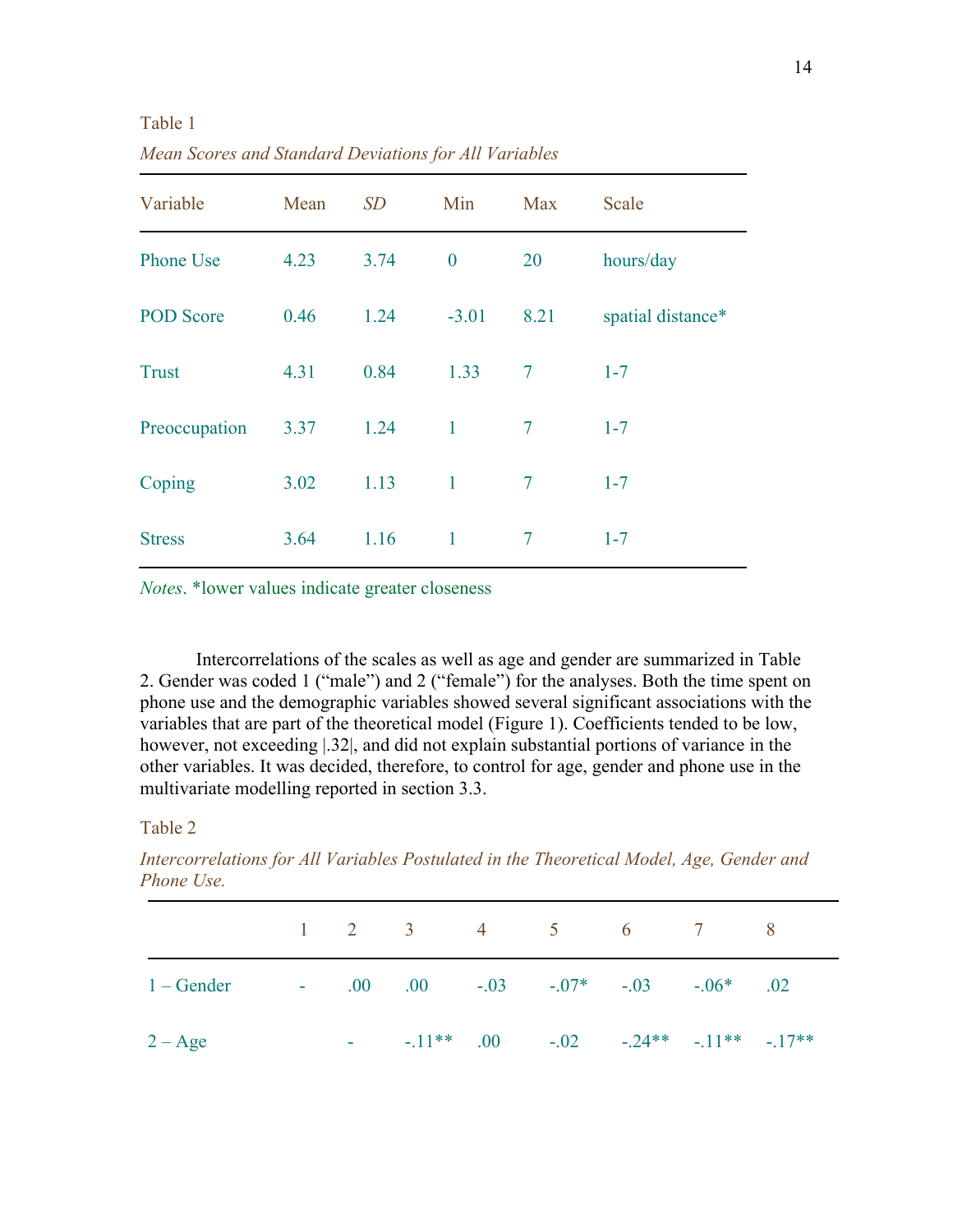| $3$ – Phone Use     | ٠ | $-17^{**}$ $13^{**}$ $32^{**}$ $.23^{**}$ $.17^{**}$ |                  |                                      |         |
|---------------------|---|------------------------------------------------------|------------------|--------------------------------------|---------|
| $4 - POD Score$     |   |                                                      |                  | $-.14***$ $-.34**$ $-.26**$ $-.22**$ |         |
| $5 - Trust$         |   | a.                                                   | $.19***$ $.20**$ |                                      | $.06*$  |
| $6$ – Preoccupation |   |                                                      |                  | $.50**$                              | $.57**$ |
| $7 - Coping$        |   |                                                      |                  |                                      | $.53**$ |
| $8 - \text{Stress}$ |   |                                                      |                  |                                      | ۰       |

*Notes.* \*:  $p < .05$ ; \*\*:  $p < .001$ . Gender was coded 1 ("male") and 2 ("female").

#### 3.2 Closeness to the smartphone: Results of the POD

POD visualizes the participant's closeness to media devices and persons by spatial distances on a grid. The POD index derived from the procedure relates closeness to one's phone with closeness to other devices and closeness to relevant family members as well as relevant others. First, to approve basic functionality of this procedure, POD positions were checked for plausibility. Regarding relevant persons, lower scores (min. 1.00) indicating closer relationships were expected for intimate human relationships (partner, family, friends) and higher scores (max. 11.31) for supposedly less relevant persons (neighbors, work colleagues, sports team mates). To give an overview, Figure 3 shows the mean distances for the persons and devices at least one third of participants reported to be relevant and therefore positioned on the chess board. Note that with respect to the possible range of POD (1 to 11.31) the resulting values are rather low. This is a consequence of 33.6 % of the sample positioning the piece representing 'me' on the central position of the board. In those cases, all possible distances to self were confined to a range from 1 to 5.66.

As can be expected, POD reveals partner and family members to be the closest to 'me': partner ( $M = 1.32$ ,  $SD = 1.04$ ), parents ( $M = 1.52$ ,  $SD = 1.02$ ), and siblings ( $M =$ 1.71, *SD* = 1.16). At the same time, and equally plausibly, media devices are on average less close to 'me': smartphone  $(M = 2.42, SD = 1.37)$ , laptop  $(M = 2.76, SD = 1.45)$ , and computer  $(M = 3.12, SD = 1.74)$ . For further statistical comparison, t-tests for partially overlapping samples, following the approach by Derrick, Russ, Toher, and White (2017), were conducted on the series of three closest social actors and three closest media devices by comparing each mean score with the next highest. All these comparisons were significant with  $ps < .001$  and t-values ranging in between  $t(858.18) = 4.38$  (partner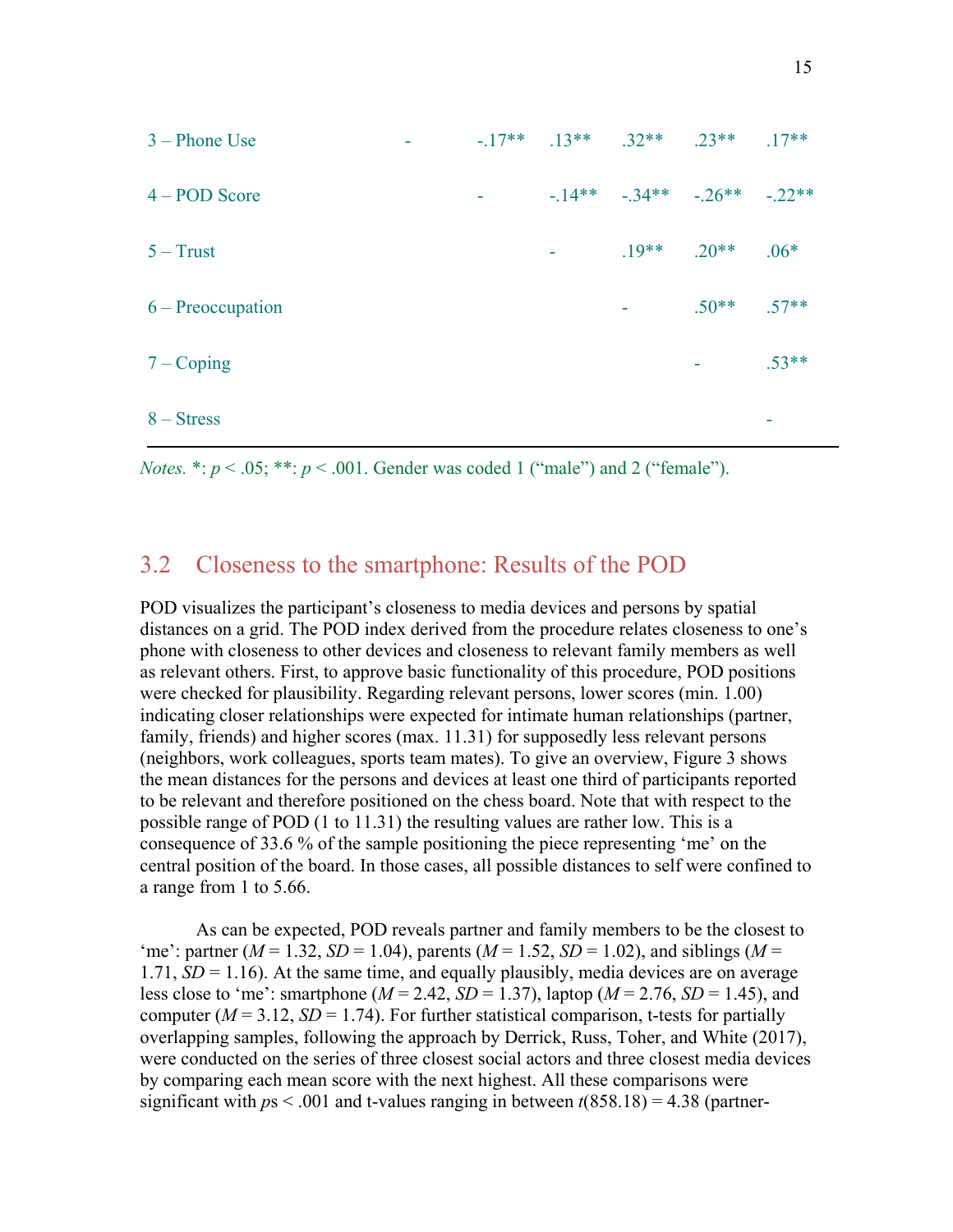parents) and *t*(1078.73) = 13.49 (siblings-smartphone). Tests for partially overlapping samples reflect the fact that only the smartphone and the piece representing self were used by all participants.<sup>2</sup> In additional t-tests, positioning of the smartphone was compared to that of the neighboring social actors as displayed in Figure 3. The smartphone  $(M = 2.42, SD = 1.37)$  was at a greater distance from self than grandparents  $(M = 2.21, SD = 1.34, t(933.39) = 3.33, p < .001$ , level with relatives  $(M = 2.37, SD =$ 1.22,  $t(935.34) = 0.80, p = .43$ , and closer than flatmates ( $M = 2.72, SD = 1.63, t(520.61)$ )  $= 3.50, p < .001$  and classmates ( $M = 2.90, SD = 1.47$  *t*(593.84) = 6.16, *p* < .001).



*Figure 3*. Ranking for POD mean distances between 'me' and persons and devices

In sum, referring to the underlying assumption of smartphones being digital companions, POD reveals smartphones to be (1) the most relevant device as they are positioned closer to 'me' than all the other listed devices. On average, (2) regarding overall closeness, smartphones are on rank eight among all frequently used categories (see Figure 3), closer than any other media device and closer than several humans. Out of all respondents, 21.2% of those reporting on both their partner and their smartphone rated the phone as closer than their partner. For parents and siblings, the corresponding values were 29.4% and 35.3%, respectively. Note that POD simply asks for 'the importance' of the devices/humans, but not for the valence of the relationships, their functionality or dysfunctionality, for example.

### 3.3 Structural equation modeling: Multivariate analyses of postulated digital companionship

A sequential strategy was pursued for structural equation modelling. First, confirmatory factor analyses (CFA) were carried out on each individual construct in the model - POD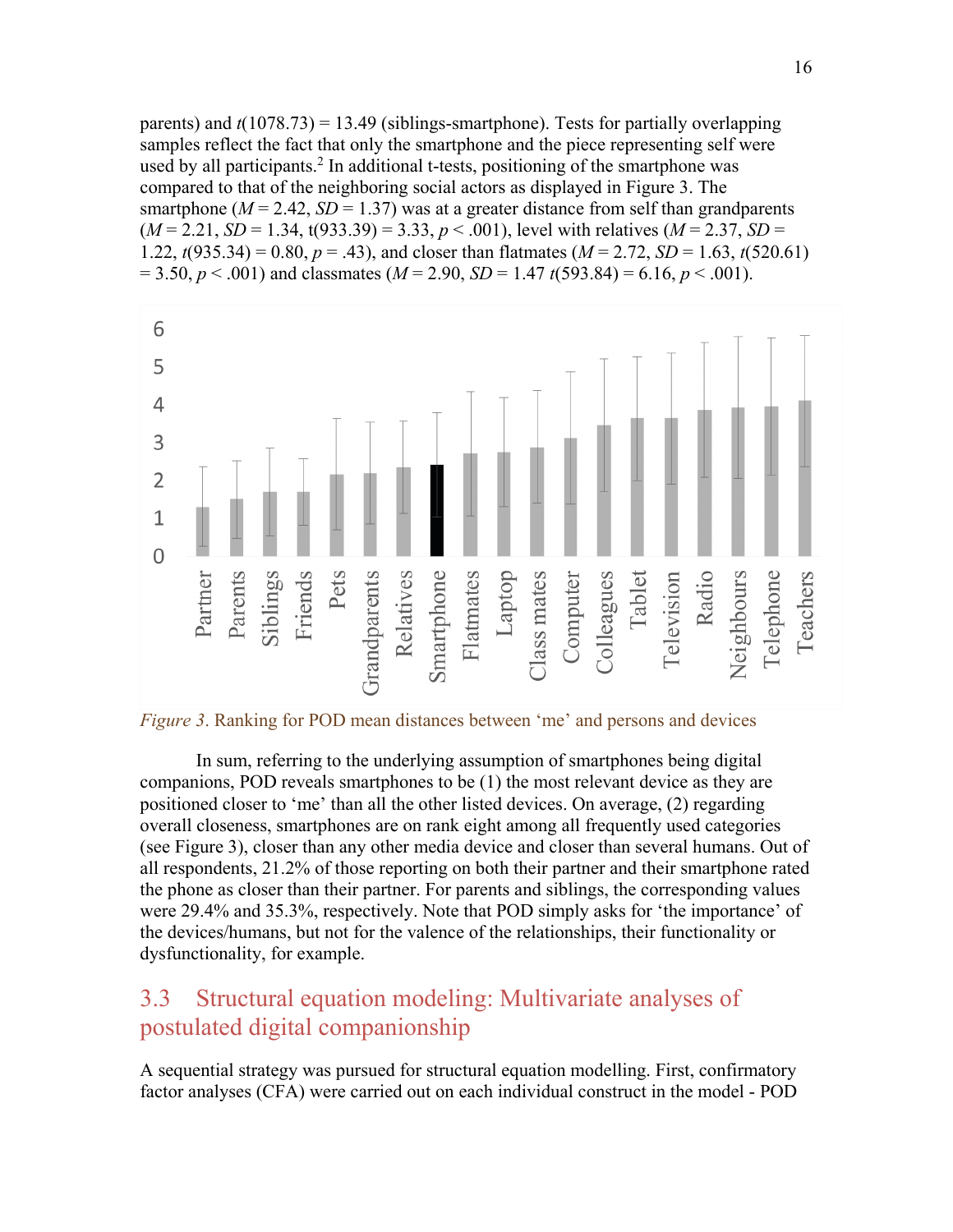score, trust, preoccupation, coping and stress - in order to ascertain sufficient homogeneity of indicators. CFA outcomes were then used to create parcels of indicators for trust, preoccupation, coping and stress following the recommendations given by Kenny (2014). This was done to ensure that the number of parameters to be estimated was appropriate to the sample size. Specifically, for each construct with five or more indicators, indicators were averaged to form a smaller number of parcels based on factorial structures obtained in the CFA. Where CFA outcomes supported a uni-factorial construct, indicators were distributed sequentially over parcels.

For stress, all 23 items were retained and were distributed sequentially over four parcels based on decreasing CFA loadings. For trust, the two subscales, predictability and dependability, provided two parcels each resulting in four indicators. For coping, four parcels were created using 12 out of 13 scale items. One item ('No matter how great the stress I would never turn to my mobile because of stress.') was removed due to poor factor loading. For preoccupation, all eight items were retained and sequentially distributed over four parcels. All final parceling solutions yielded acceptable fit indices over a range of model fit measures  $(\chi^2)$ , CFI, TLI, RMSEA) with the solution for preoccupation showing the lowest fit:  $\chi^2(2) = 16.16$ , p < .001, CFI = .99, TLI = .98, RMSEA =  $.08$  [ $.05$ ;  $.12$ ]. No parceling was applied to the POD score which remained based on the four indicators outlined previously. Although model fit for POD was somewhat inferior to that of the parceled scales ( $\chi^2(1) = 18.98$ , p < .001, CFI = .99, TLI = .93, RMSEA = .13 [.08; .18]), it was decided to keep all four indicators given their face validity and their high internal consistency ( $\alpha$  = .86). Overall, then, each construct was represented by four indicators: the four indices derived from POD data and four parcels each for trust, preoccupation, coping and stress.

In a next step, the associations postulated in the theoretical model (see Figure 1) were specified in a comprehensive structural model. Full information maximum likelihood (FIML) estimation was used in AMOS 24. This was done to ensure that the full data set could be used since the response patterns in the POD led to missing values: if participants did not use all available pieces (e.g., because they did not own a particular device or did not relate to a type of social actor the POD suggested) this meant that they did not indicate closeness for all of the pre-defined categories. As outlined previously (see Section 3.1), age, gender and phone use were always controlled for by postulating direct paths from all control variables to all constructs. This was done so that path coefficients in the postulated model could be interpreted as being independent of demographics and total phone exposure. At the same time, the procedure allowed for an exploration of the direct effects of user characteristics. Considering modification indices and the same range of model fit measures used for the CFAs, very minor modifications were applied to the empirical model. In particular, stress and coping were set to co-vary, which was in line with our initial considerations of the possible association between these two relationship outcomes. Further, additional paths were included from closeness to stress and coping. This was deemed necessary to allow for a comparison of direct and indirect effects from closeness to stress and coping, although our postulated model did not rely on direct effects to emerge (see Figure 1). The resulting model showed good model fit  $(\chi^2(203) = 789.50 \; (p \le .001)$ , CFI = .96, TLI = .95, RMSEA = .05 [.046; .054]) and is summarized in Figure 4 and Table 3.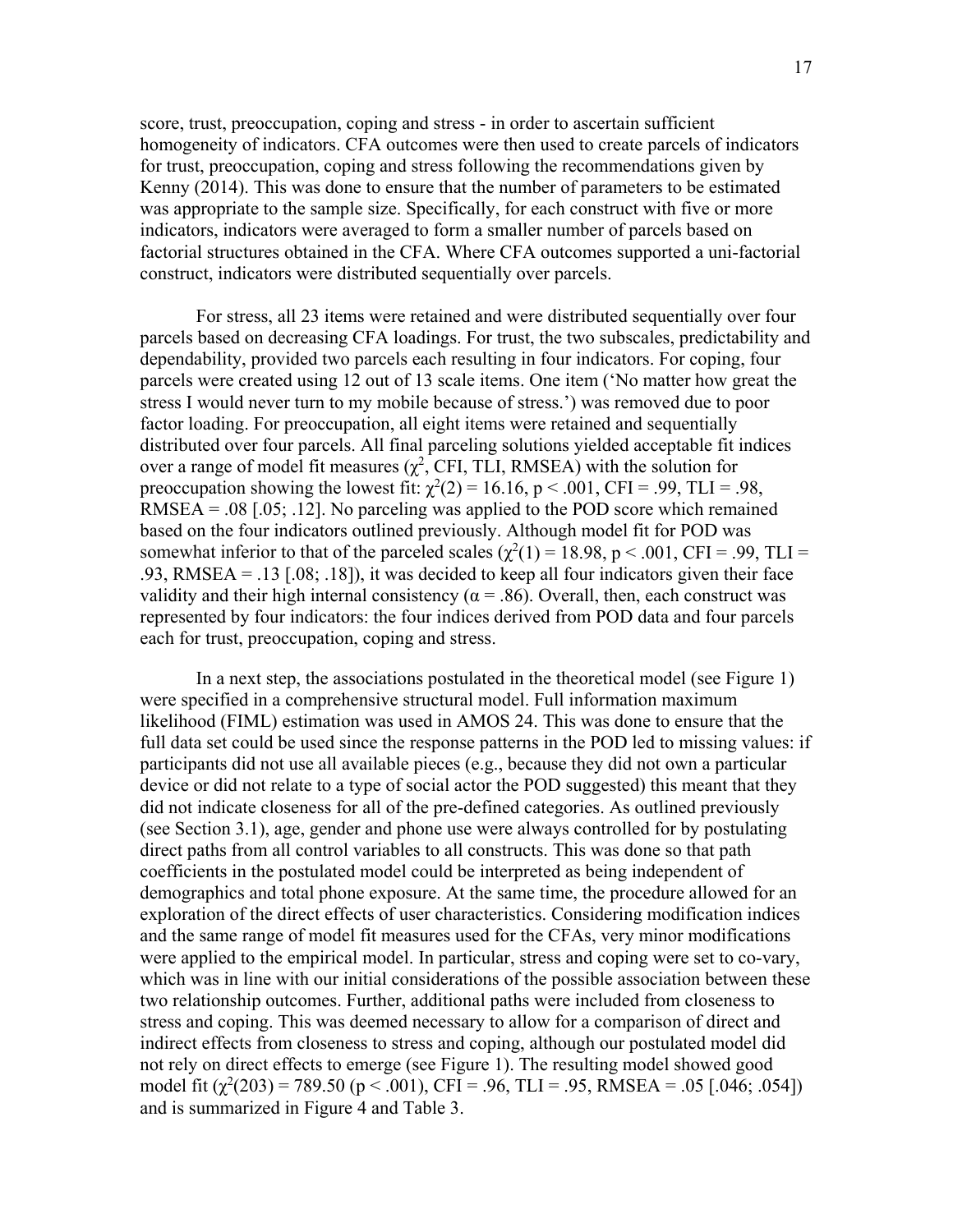

*Figure 4*. Structural Model for Digital Companionship, Stress and Coping, with Phone Usage, Age and Gender as Control Variables. Standardized coefficients are displayed. All control variables are connected to all latent variables via direct paths (reported separately in Table 3).

A comparison of Figure 1 and Figure 4 shows close correspondence between the theoretical and the empirical model. As postulated, closeness to one's smartphone was positively related to both trust in the phone and preoccupation with the phone. Further, the relationship between smartphone closeness and stress was fully mediated by trust and preoccupation. Closeness had a non-significant direct effect on stress ( $\beta = -0.02$ ,  $p = 0.46$ ), and a significant indirect effect, via trust and preoccupation of  $\beta$  = -.21. The relationship between smartphone closeness and coping was partially mediated by trust and preoccupation. Closeness had a small direct effect on coping ( $β = -.06, p = .04$ ), in comparison to the indirect effect of  $\beta = -0.21$ . Total effects for closeness on stress and coping were close to the indirect effects:  $β = -.23$  and  $β = -.26$ , respectively.<sup>3</sup>

Trust, in turn, showed both direct and indirect effects on stress and coping. The direct effect of trust on stress was small but significant (β = .08,  $p = .01$ ) while the indirect effect on stress, via preoccupation, was  $\beta = .17$ . In comparison, the direct effect of trust on coping was  $\beta = 0.26$ , and the indirect effect, again via preoccupation, was  $\beta =$ .14. Total effects for trust on stress and coping were  $\beta = .25$  and  $\beta = .40$ , respectively.

Table 3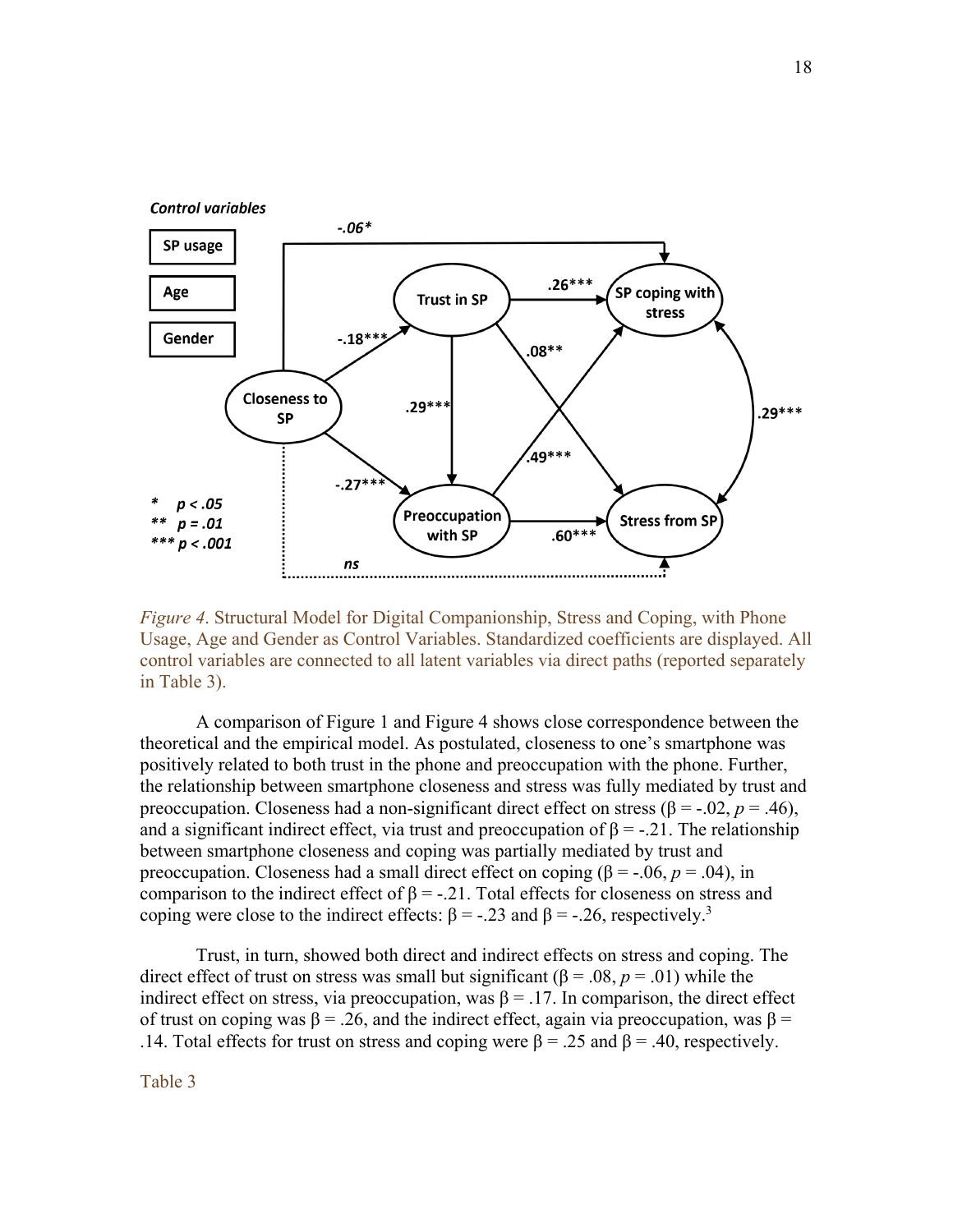| User<br>Variables | Closeness | <b>Trust</b> | Pre-<br>occupation | <b>Stress</b> | Coping |
|-------------------|-----------|--------------|--------------------|---------------|--------|
| Age               | $-.04$    | $-.13$       | $-.20$             | $-.02$        | $-.01$ |
|                   | (.25)     | (<.001)      | (<.001)            | (.53)         | (.84)  |
| Gender            | $-.03$    | $-.12$       | .06                | .01           | .00    |
|                   | (.33)     | (<.001)      | (.03)              | (.72)         | (.95)  |
| <b>SP Usage</b>   | $-.18$    | .13          | .23                | $-.07$        | .03    |
|                   | (<.001)   | (<.001)      | (<.001)            | (.01)         | (.31)  |

*Standardised Coefficients For User Characteristics*

*Notes*. p-values are in parentheses. Significant coefficients are displayed in italics. For associations with the exogeneous variable Closeness, correlations are reported, path coefficients otherwise.

When it comes to user characteristics, several associations emerged between age, gender, level of smartphone use and those variables that define digital companionship, i.e., closeness, trust and preoccupation (see Table 3). Older participants tended to report lower levels of trust (β = -.13,  $p < .001$ ) and preoccupation (β = -.20,  $p < .001$ ), although closeness did not show any significant association with age. Females reported altogether lower levels of trust (β = -.12, *p* < .001) and higher levels of preoccupation (β = .06, *p* = .03) compared to males. No gender differences were found for closeness. Higher levels of smartphone usage were plausibly associated with more closeness  $(r = -.18, p < .001)$ , higher levels of trust ( $\beta = .13$ ,  $p < .001$ ) and higher levels of preoccupation ( $\beta = .23$ ,  $p <$ .001). In contrast, relationship outcomes were less obviously related to user characteristics. Only the level of smartphone usage showed a significant negative association with stress ( $\beta = -0.07$ ,  $p = 0.01$ ), indicating that more experienced users reported lower levels of stress.

Finally, a multi-group comparison was carried out to investigate model robustness across the two language versions of the study. Compared to the comprehensive, onegroup model, fit improved slightly on some indicators when parameters were allowed to vary across language  $(\chi^2(376) = 1013.93$  (p < .001), CFI = .96, TLI = .94, RMSEA = .04 [.036; .041]). The improvement, however, was deemed not very substantial considering high similarity of sub-sample models. It was therefore concluded that a comprehensive model represented the data best.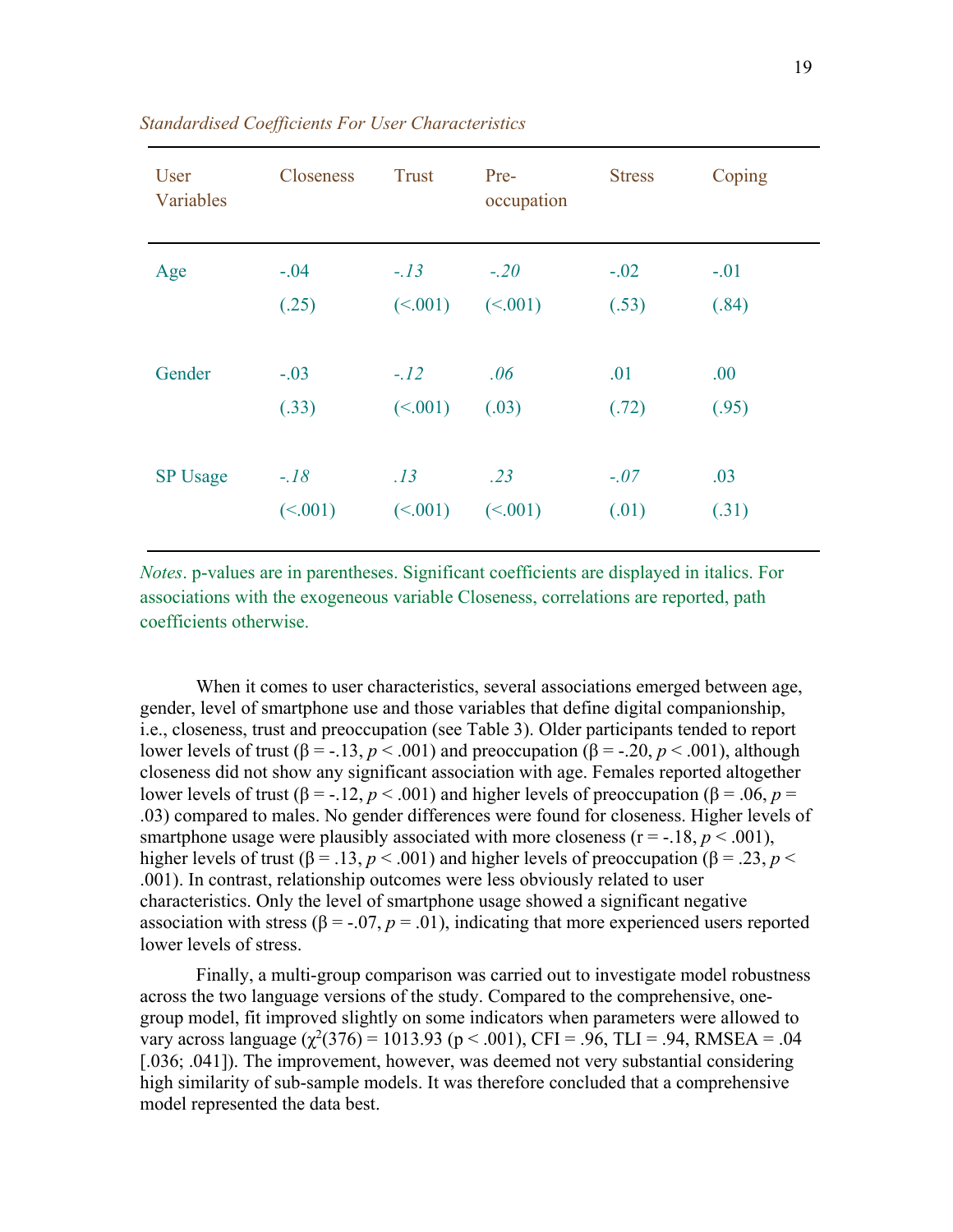# 4. Discussion

The current study conceptualizes users to be in a relationship with their smartphones, termed 'digital companionship'. Starting out with the omnipresence of smartphones, resulting from an increasing number of people worldwide using them for an increasing number of purposes and over increasing periods of time, we take up the approach of 'computers as social agents' from the 1990s, now amplified by the new dimension of smartphone usage and interactivity. Compared to human-computer-interaction in the past, today's smartphone use sets new standards regarding duration and frequency of use as well as the range of underlying human needs being gratified. Conceptualizing the smartphone to be more than a mere technological device and to postulate a digital companionship is therefore regarded as a heuristically fruitful perspective. The empirical aims of the current work were threefold: to overcome the methodological challenge of assessing the relationship with a device in the same way as for conventional social relationships (and comparative to those) by (1) developing a new instrument and (2) transferring existing measures assessing human-human-relationship to the field of smartphone relationship. Further, our study aimed for (3) demonstrating that such companionship can be characterized in more detail by basic psychological constituents and outcomes of human relationships.

Regarding our first and our second aim, participants' answering behavior for adapted items and scales suggested that they found little difficulty in following the idea of a human-smartphone relationship. Contrary to our apprehensions, participants seemed very accepting of items which transferred fundamentally human characteristics to the context of smartphones, often in rather unusual wording. Further, they followed the instructions of the POD and positioned the pieces representing persons and devices on the board. Scale reliabilities for the adapted measures for trust, preoccupation, stress and coping were all acceptable ranging from  $\alpha = .76$  to  $\alpha = .93$ . Distributions of these variables uniformly had mean scores in the mid-third of the response scale (which ran from 1 to 7), with standard deviations not exceeding 1.5 scale points (see Table 1). This notwithstanding, some limitations are noteworthy. Simply answering items by rating statements on a Likert scale does not fully demonstrate that the content or the meaning of the items are understood as intended or deemed acceptable by the respondent. From the perspective of a quantitative research approach, a data collection free from complications together with interpretable statistical results both indicate a successful first investigation into the postulated digital companionship. Qualitative techniques, however, such as interviews and focus groups, may reveal further insights into the extent and nature of such companionship by allowing participants to choose their own words and descriptions (see, e.g., Fullwood, Quinn, Kaye, & Redding, 2017).

Further, during the process of scale and item development not all items or aspects of variables turned out to be transferable to human-smartphone interactions. In particular, we did not use the faith subscale of trust and were limited to the two subscales assessing dependability and predictability. Consequently, our measurement of "trust in phone" is limited compared to the measurement of trust in a human counterpart. Further studies may be needed to determine whether a more thorough re-wording of the faith sub-scale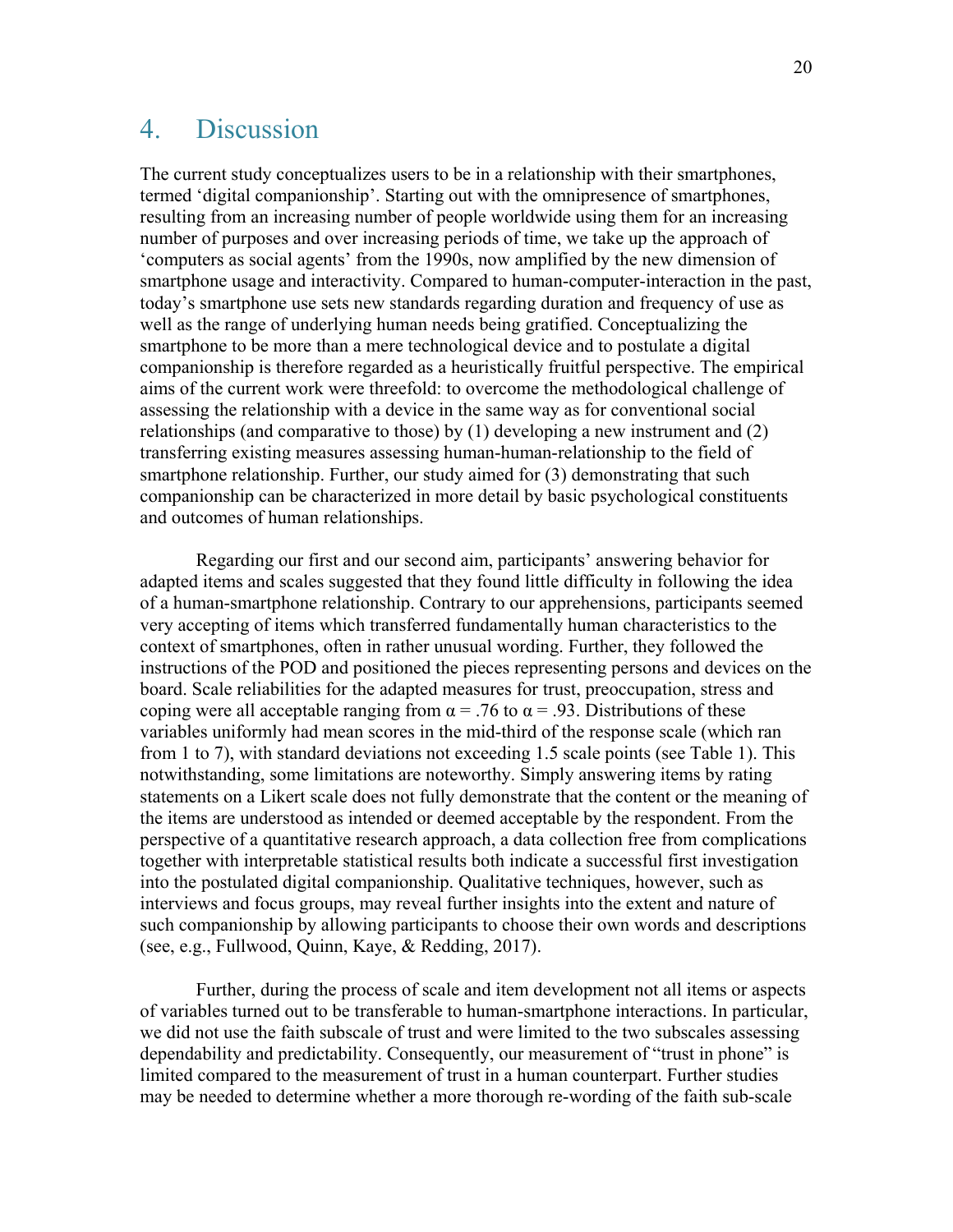would enhance the measure or whether the concept of faith itself is not transferable to the digital companionship. Thus, our recommendation would be to address the conceptualization of trust and of other variables by re-analyzing further quantitative measures and implementing qualitative approaches.

The newly developed POD constitutes a novel approach to consider and to refer to human-smartphone relationships, or indeed human-technology relationships more widely. The POD allows to visualize closeness to media devices and persons through spatial distances on a grid resulting in a modified version of a family constellation as used in psychotherapy (Gehring et al., 1989). An index derived from the procedure relates closeness to one's phone with closeness to other devices and closeness to relevant family members as well as relevant others. In sum, the descriptive statistics associated with the POD score revealed the smartphone to be the most important device compared to other devices. In addition, on average the smartphone was located in between participants' meaningful relationships and their more peripheral social contacts. Focusing on just the self-other distance in the POD, the phone was placed behind 'relatives' and before 'flat mates' resulting in the overall finding of the phone to constitute an important entity to their owners (see Figure 3).

Several improvements can now be suggested for further development and strengthening of the POD. In terms of mere technical aspects, the usability of the software tool employed can be improved, as well as its implementation within (online) studies and its options for analysis and presentation of outcomes. This is the subject of ongoing research. In methodological terms, the latent variable the POD postulates to assess needs careful consideration. We set up the POD to assess emotional closeness, such as occurs in social bonds. However, the current version asks for 'importance' due to anticipated ambiguities arising from the two meanings of closeness, as distance and as emotional relevance, on the respondent's side. This re-wording, obviously, poses the question whether an interpretation as 'closeness' is fully warranted. For example, a device which is important to me does not need to be emotionally close to me. The same holds for the assessment of social actors, although here the implicit association between closeness and importance can be deemed stronger. The general response patterns for devices and social actors obtained in the present study do not provide any strong indication that instructions were applied differently to both categories, but this point clearly merits further investigation. It could be addressed by analyzing different concepts of (emotional) relevance in a comparison of different versions of the POD.

Another comparison study would be useful for testing different restrictions for positioning the me-piece. In the present version of the POD, participants were instructed to place the 'me-piece' on any part of the grid without any constraints. Thus, the potential variability of the POD scores differed between participants who positioned the piece in the center or in the very corner of the board, for example. This set-up was chosen because we did not want to restrict the position in this very first attempt of the POD. It did not seem advisable, for example, to put participants automatically at the center for a task that was partly about outlining complex social constellations. As the results indicated substantial variability in the positioning of the me-piece, however, some fixed positioning should be further considered to enhance comparability across participants. In sum, the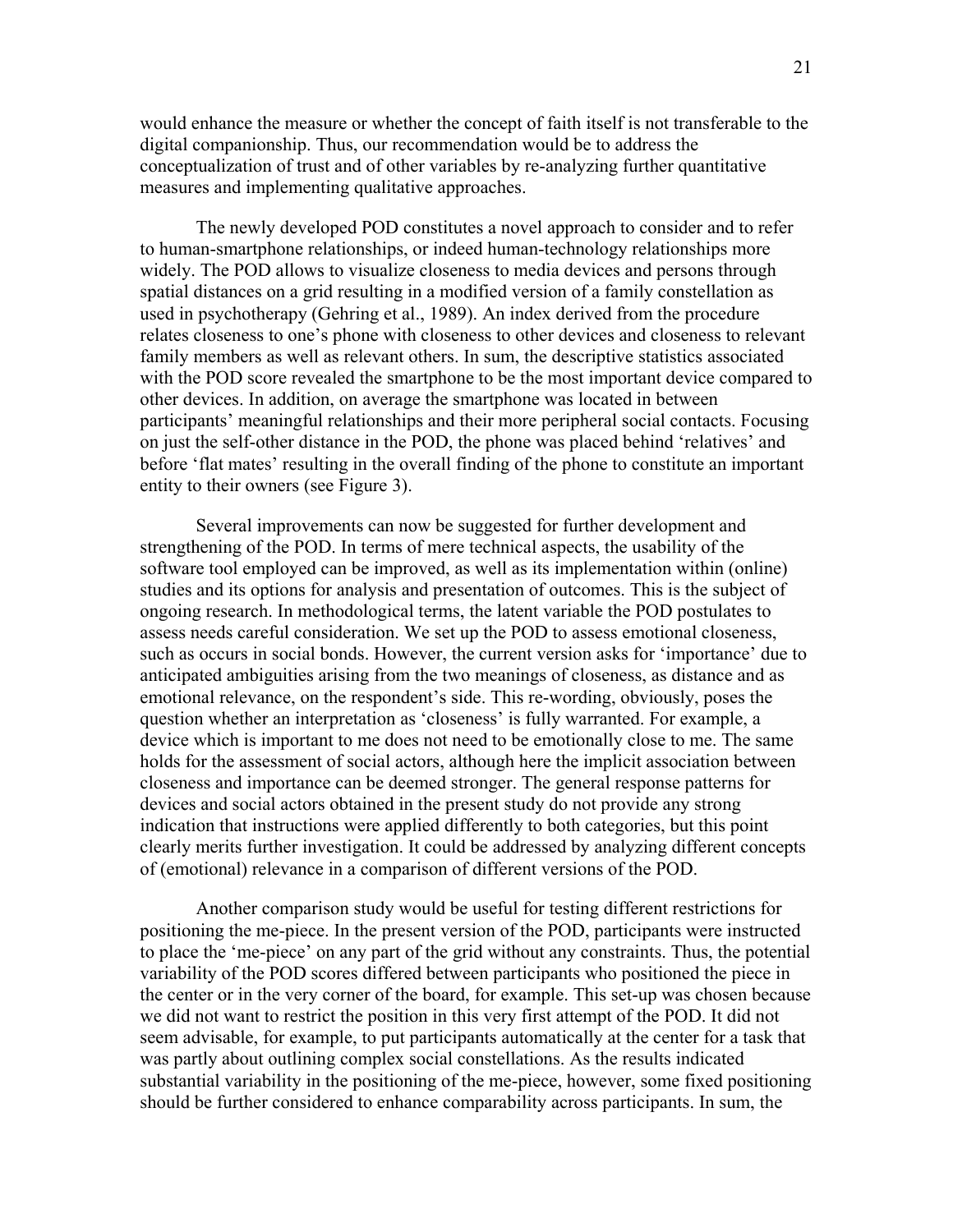present version of the POD demonstrates the usefulness of an instrument that captures emotional aspects of digital companionship more intuitively than questionnaires and, at the same time, highlights areas of continued methodological investigation.

Regarding our third aim, the transfer of basic characteristics and outcomes of human-human relationships to the human-phone relationship, empirical support was obtained for a model that links components of companionship to both positive (coping with stress) and negative (experiencing stress) outcomes of smartphone use. To capture some of the complexity of human relationships we postulated 'digital companionship' to be represented by emotional closeness, trust and preoccupation and smartphone-related stress and coping with stress to be directly affected by trust and preoccupation. This model was not intended as an exhaustive conceptualization of digital companionship, but rather as a working model suitable for empirical testing and for the integration of more variables. We are therefore cautious in assigning any exclusivity to the causal pathways implied by the model. Overall, structural equation modelling indicated a good fit between the data and the theoretical model. Some flexibility for model modification was deemed acceptable, but was limited to comparatively specific aspects of the model, not the overall arrangement of variables.

In our model, closeness to the smartphone has little direct bearing on stress and coping, but is mostly mediated by trust and preoccupation. In detail, preoccupation with the phone shows stronger, positive associations with stress and coping than trust although part of the effects of trust are mediated via preoccupation. High levels of preoccupation here depict the smartphone as an omnipresent entity potentially affecting users' thoughts and behaviors, and the preoccupation measure used here (Walsh et al., 2011) shows some overlap with symptoms of addiction. Consequently, the stronger effect on stress seems plausible. However, the effect of preoccupation on coping with stress, by utilizing one's phone, is also substantial and highlights another important aspect of preoccupation. Being involved with the phone leads to stress, but it does also result in stress relief. Further, coping and stress turned out to be best represented in the model as positively associated with each other. This may simply reflect the fact that with increased levels of companionship human-smartphone interaction in general increases, which in turn gives rise to experiences of both stress and coping. From our point of view, the main benefit of assessing both types of outcomes is a shift in emphasis from a more narrow perspective of phone addiction and compulsive phone use to a broader perspective that does not a priori neglect the potential positive outcomes.

Given our results, we argue to consider a range of consequences of intense (or compulsive) phone use. Simply concentrating on stress or addictive symptoms does not account for the complexity of intercorrelated factors associated with the ownership and the use of one's smartphone. Just like relationships with humans can be both a resource to cope with stress as well as a source of stress, our phone use seems to be two-sided. To concentrate on one aspect only is therefore an incorrect simplification. In line with these ideas, we did not focus on preoccupation only, but also included trust in order to integrate somewhat antagonistic components of companionship. Confirming the multifactorial notion of smartphone use, trust in the smartphone showed comparatively low effects on stress but was more strongly related to coping. This is in line with theoretical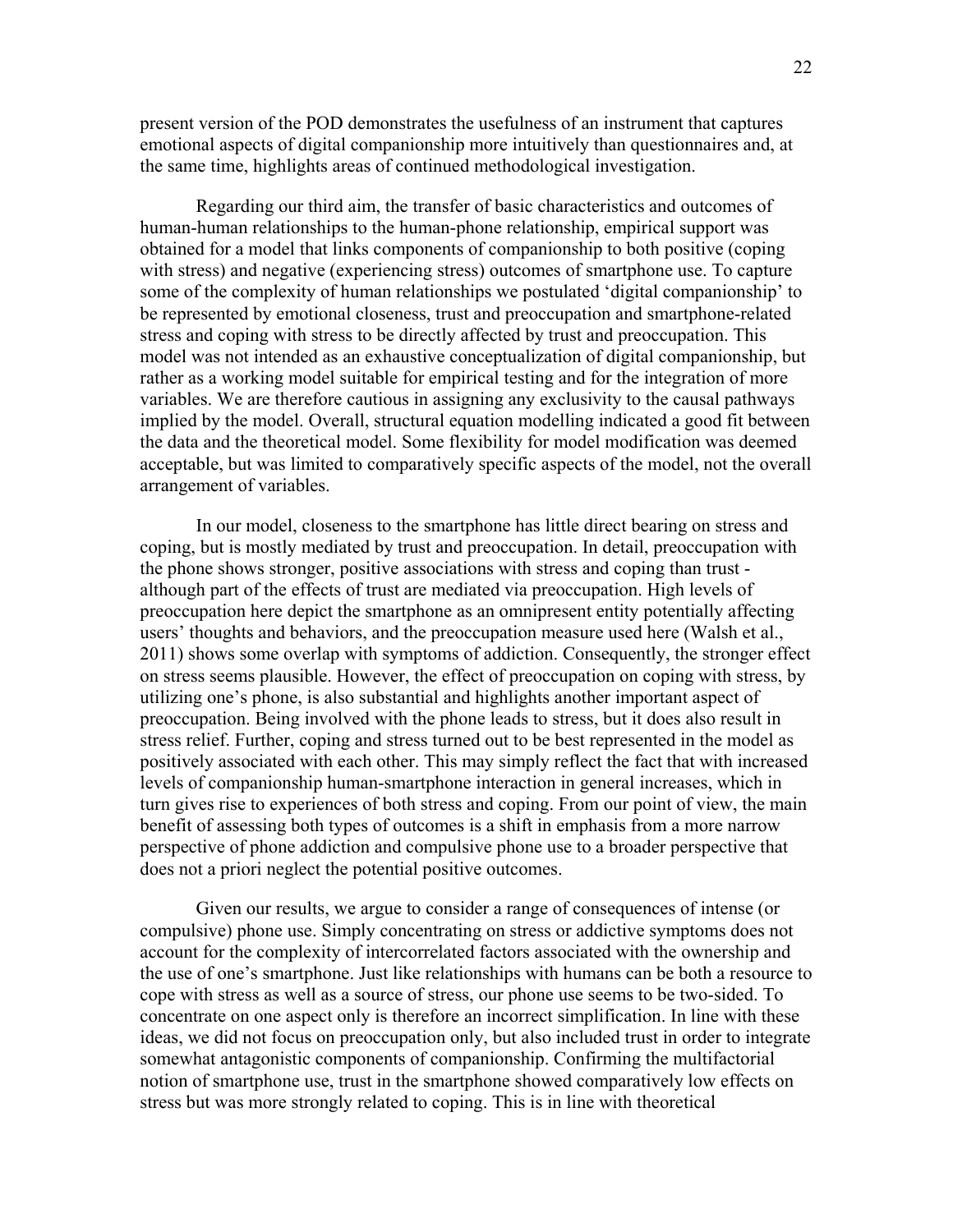assumptions derived from human-human relationships. The concept of trust refers to the reliability and dependability of the relationship. The idea of a dependable and predictable companion to be less of a stressor and more of a resource for coping with stress seems to be true for both human as wells as smartphone companionships. Finally, effects of closeness on stress and coping were either fully mediated (in the case of stress) or partially mediated (in the case of coping) by trust and preoccupation. This suggests that closeness serves as a basis for the further development of both preoccupation and trust. Again, findings for digital companionship mirror the ambivalence that can be part of human-human companionship.

It is important to accept the limitations of any exclusive interpretations of multivariate associations. Circular and iterative causal processes are likely to play a role, too, and cannot be easily captured by a cross-sectional model. Longitudinal studies on human-human relationships have found evidence for a mutual cyclical growth of those factors that make for significant social ties (Wieselquist, Rusbult, Foster, & Agnew, 1999). It should also be noted that age, gender and overall phone usage were controlled for in the modelling. In light of the diversity of the sample, this allowed for a discussion of associations among variables without having to consider these background characteristics of sub-groups. At the same time, specific sub-groups of smartphone users obviously merit further investigation. In particular, we found that user characteristics were more strongly related to the constituents of companionship, rather than the outcomes of stress and coping. Some of these associations were less surprising: Older users reported lower levels of trust and preoccupation; more frequent users reported higher levels of closeness, trust and preoccupation. For gender, however, effects were less straightforward: Females reported lower levels of trust, but higher levels of preoccupation compared to males. Tempting as it is to relate these findings to gender differences found for human-human relationships, an exhaustive treatment of these issues was beyond the scope of the present work. At the very least, our findings call for a more fine-grained analysis of the different sub-groups of users. Furthermore, a longitudinal sampling of these more specific user groups would allow for an investigation of the development of companionship over time.

Other avenues for research can be identified from an in-depth consideration of the theoretical framework. Firstly, events which are known to be critical in human socializing, such as separation, loss, reinstatement, might possibly be transferred to digital companionship by assessing the psychological outcomes of, for example, separation from the smartphone, adjustment to a new phone or a new software version. Secondly, it would be useful to put the concept of digital companions to further tests. Is closeness to the smartphone something exclusively associated with the device itself, or is closeness more strongly derived from those humans typically accessed via the device? One step towards answering these questions would be to analyze smartphone usage more in depth, for example, regarding the intensity of usage of specific functions or regarding the relationship to these others the smartphone is used to communicate with.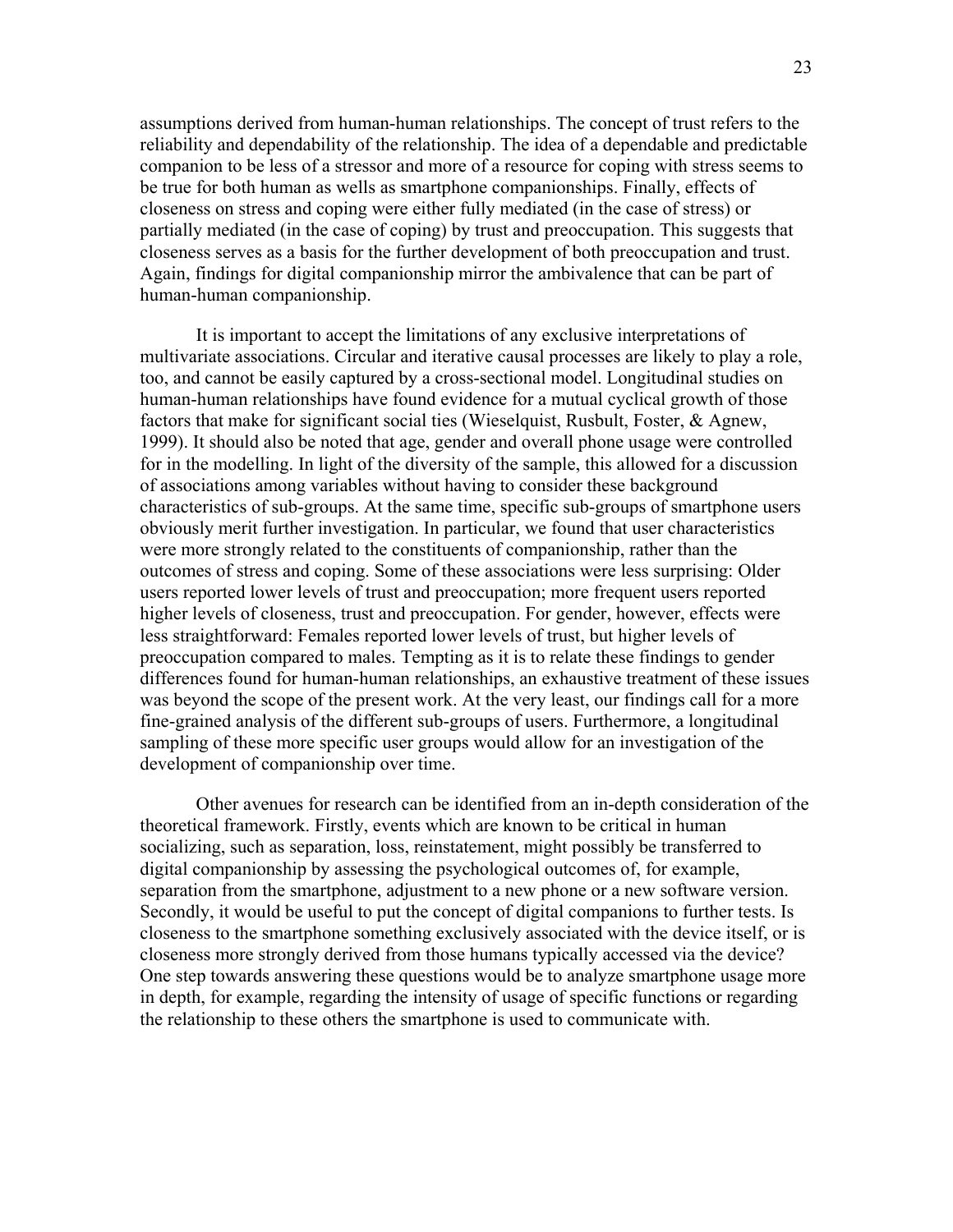## 5. Conclusions

The concept of digital companionship provides an alternative account of the extensive usage of our smartphones and the range of resulting behaviors: not in terms of addictive and pathological behavior, but as a multifaceted, meaningful relationship. Hence, we agree with the idea of devices to be extensions of ourselves or our cognitive capacity (Barnier, 2010; Clark, 2008). The phone does offer multiple possible uses that facilitate everyday life challenges regarding information, organization, navigation or communication. However, our conceptualization widens the perspective and goes beyond this technical or functional understanding of the device and emphasizes its capability to gratify basic human needs. Mobile communication can be considered as an extension of human communicative competencies as it resolves the constraints of time and collocation. Thus, mobile communication enables constant contact with family and friends, thereby increasing social connectedness and contributing to the gratification of fundamental human needs to belong (Ryan & Deci, 2000; Wei & Lo, 2006). Consequently, our phone is not only a technological device but a psychologically relevant entity. Earlier ideas of 'computers as social agents' seem to be predisposed to be transferred to modern smartphones. Desktop computers as rather bulky equipment have been shown to elicit social responses in their users (Reeves & Nass, 1996). We argue that the smartphone has become a highly suitable successor. Portable and constantly in touch with their users, addressing human senses and human needs more comprehensively and allowing for multi-faceted ways of interacting, smartphones seem to fulfil the requirements of a social actor to an even higher degree. Conceptualizing this fit in terms of a companionship offers starting points for future research as well as a more constructive perspective on individuals and their phones than simply pathologizing usage and neglecting psychological benefits.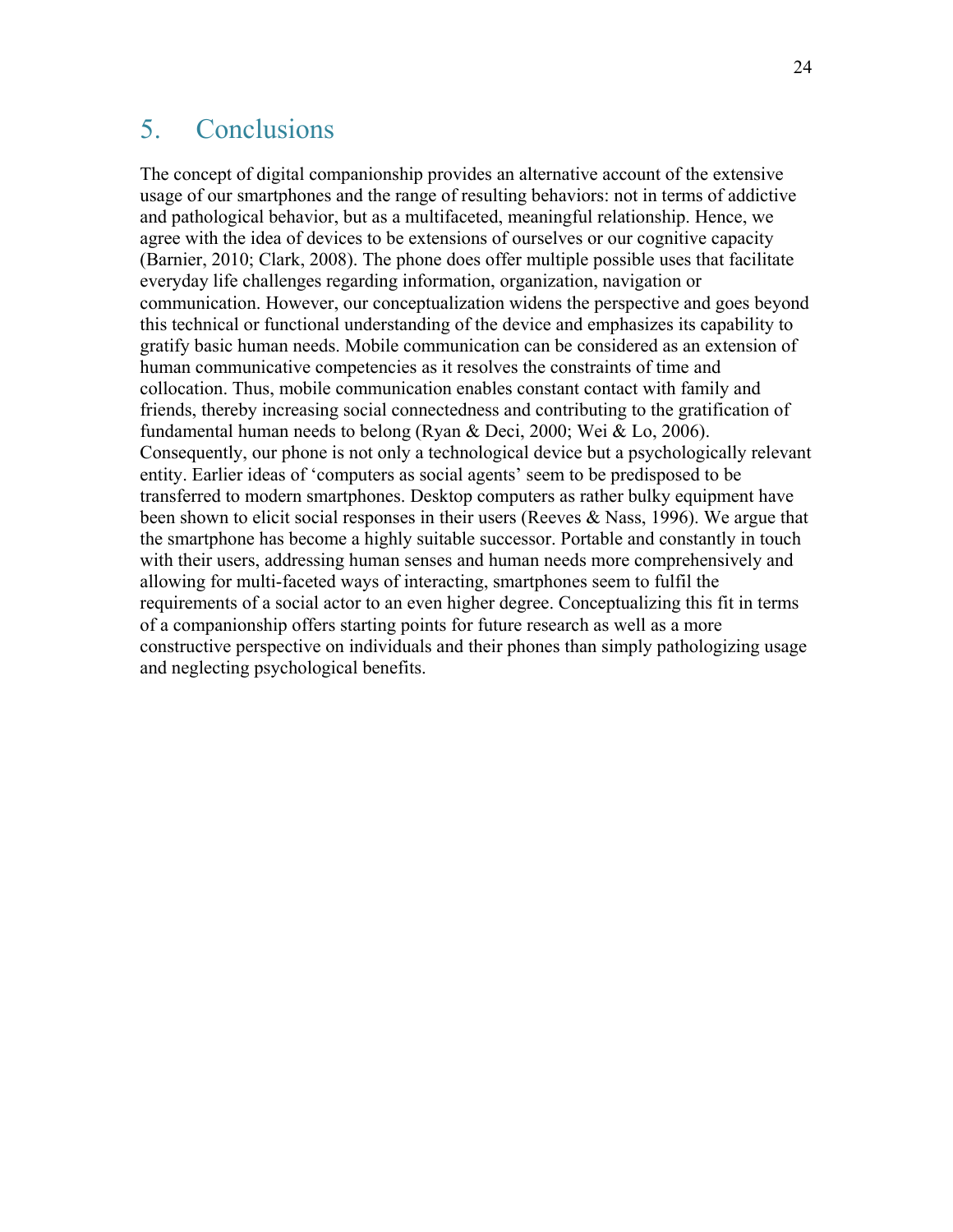# Declaration of Conflicting Interest

The Authors declare that there is no conflict of interest.

# Funding

This research was supported in part by a grant from Kaspersky Lab.

### **Notes**

<sup>1</sup> Distance between each piece:  $d(x, y) = \sqrt[2]{(y1 - x1)^2 + (y2 - x2)^2}$ 

<sup>2</sup> The t-test for partially overlapping samples utilizes the correlation between paired observations that occur in both samples to modify the variance term when estimating the test statistic. The test constitutes a generalized form of the known two-sample t-tests. In the absence of any unpaired observations, the test is fully equivalent to the pairedsamples t-test. In the absence of any paired observations, it is fully equivalent to the independent-samples t-test (equal variances assumed) or the Welch test (unequal variances assumed). Technical details are easily accessible through Derrick, Toher, and White (2017).

<sup>3</sup> Note that standard errors, and p-values, are not available for indirect and total effects when using FIML in AMOS.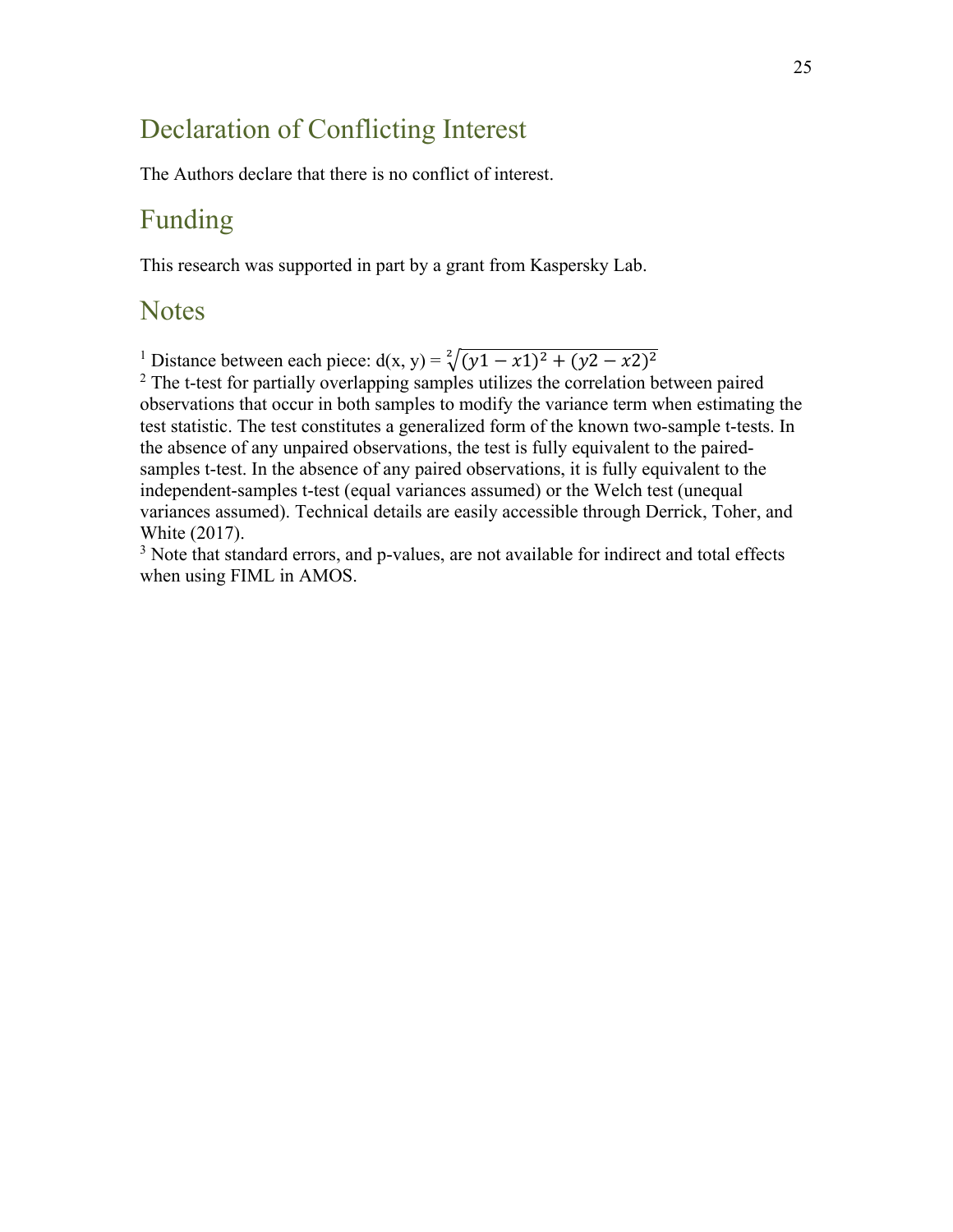### References

- Acevedo, B. P., & Aron, A. (2009). Does a long-term relationship kill romantic love? Review of General Psychology, 13(1), 59-65. doi:10.1037/a0014226
- Barnier, A. J. (2010). Memories, memory studies and my iPhone: Editorial. Memory Studies, 3(4), 293-297. doi: 10.1177/1750698010376027
- Barry, C. T., Reiter, S. R., Anderson, A. C., Schoessler, M. L., & Sidoti, C. L. (2017). "Let me take another selfie": Further examination of the relation between narcissism, self-perception, and Instagram posts. Psychology of Popular Media Culture, 6(1), 48- 60. doi:10.1037/ppm0000155
- Baumeister, R. F., & Leary, M. R. (1995). The need to belong: Desire for interpersonal attachments as a fundamental human motivation. Psychological Bulletin, 117(3), 497-529. doi:10.1037//0033-2909.117.3.497
- Beyens, I., Frison, E., & Eggermont, S. (2016). "I don't want to miss a thing": Adolescents' fear of missing out and its relationship to adolescents' social needs, Facebook use, and Facebook related stress. Computers in Human Behavior, 64, 1-8. doi:10.1016/j.chb.2016.05.083
- Binder, J. F., Roberts, S. G., & Sutcliffe, A. G. (2012). Closeness, loneliness, support: Core ties and significant ties in personal communities. Social Networks, 34(2), 206- 214. doi:10.1016/j.socnet.2011.12.001
- Bolger, N., DeLongis, A., Kessler, R. C., Schilling, E. A. (1989). Effects of daily stress on negative mood. *Journal of Personality and Social Psychology*, 57(5), 808-818.
- Blackwell, D., Leaman, C., Tramposch, R., Osborne, C., & Liss, M. (2017). Extraversion, neuroticism, attachment style and fear of missing out as predictors of social media use and addiction. Personality and Individual Differences, 116, 69-72. doi:10.1016/j.paid.2017.04.039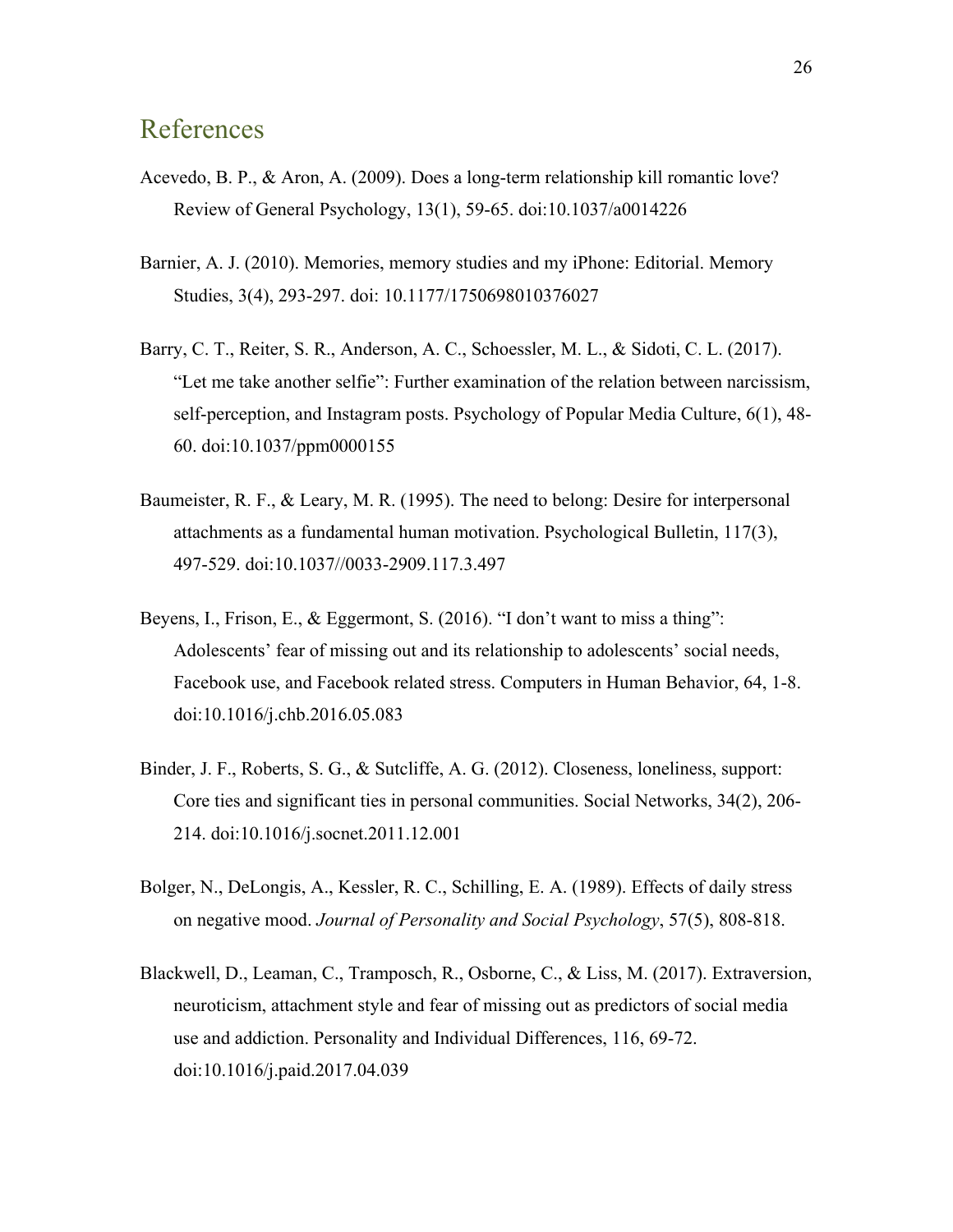- Bowlby, J. (1988). A Secure Base: Parent-Child Attachment and Healthy Human Development. New York: Basic Books.
- Brown, R. I. F. (1997). A theoretical model of the behavioural addictions Applied to offending. In J. E. Hodge, M. McMurran, & C. R. Hollin (Eds.), Addicted to crime. Chichester, UK: John Wiley.
- Buglass, S. L., Binder, J. F., Betts, L. R., & Underwood, J. D. (2017). Motivators of online vulnerability: The impact of social network site use and FOMO. Computers in Human Behavior, 66, 248-255. doi:10.1016/j.chb.2016.09.055
- Buss, D. M. (2015). Evolutionary Psychology: The new science of the mind. Abingdon, New York: Routledge.
- Carolus, A., Schmidt, C., Muench, R., Mayer, L., & Schneider, F. (2018). Pink stinks at least for men. How minimal gender cues affect the evaluation of smartphones. In M. Kurosu (Eds.), Human-Computer Interaction. Interaction in Context. HCI 2018. Lecture Notes in Computer Science, vol 10902 (pp.512-525). Springer, Cham. doi:10.1007/978-3-319-91244-8\_40
- Carolus, A., Schmidt, C., Schneider, F., Mayr, J., & Münch, R. (2018). Are people polite to smartphones? How evaluations of smartphones depend on who is asking. In M. Kurosu (Eds.), Human-Computer Interaction. Interaction in Context. HCI 2018. Lecture Notes in Computer Science, vol 10902 (pp.500-511). Springer, Cham. doi:10.1007/978-3-319-91244-8\_39
- Christensen, A., & Heavey, C. L. (1990). Gender and social structure in the demand/withdraw pattern of marital conflict. Journal of personality and social psychology, 59(1), 73.)
- Clark, A. (2008). Supersizing the mind: Embodiment, action, and cognitive extension. Oxford: Oxford University Press. USA.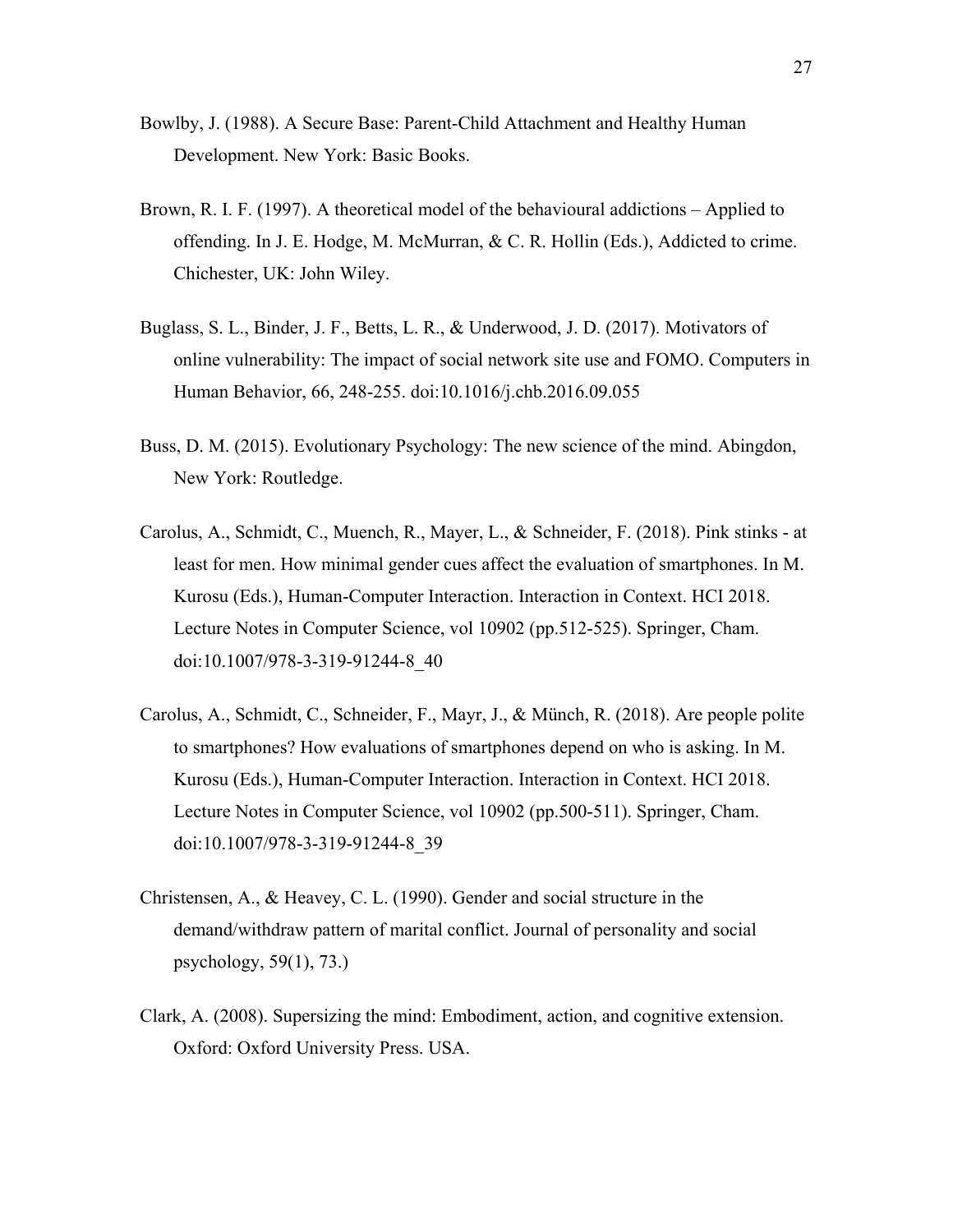- Cunningham, S.J., & Macrae, C.N. (2011). The color of gender stereotyping. British Journal of Psychology, 102, 598-614.
- Davies, R. (2017, May 31). Is our smartphone addiction damaging our children? Retrieved from https://www.theguardian.com/commentisfree/2017/may/31/smartphone-addictionchildren-research-technoference-child-behaviour
- Derrick, B., Russ, B., Toher, D., & White, P. (2017). Test Statistics for the Comparison of Means for Two Samples That Include Both Paired and Independent Observations. Journal of Modern Applied Statistical Methods, 16(1), 137-157. doi: 10.22237/jmasm/1493597280
- Derrick, B., Toher, D., & White, P. (2017). How to compare the means of two samples that include paired observations and independent observations: A companion to Derrick, Russ, Toher and White (2017). The Quantitative Methods for Psychology, 13(2), 120-126. doi: 10.20982/tqmp.13.2.p120
- Driscoll, R., Davis, K.E., & Lipetz, M.E. (1972) Parental Interference and Romantic Love: The Romeo and Juliet Effect. Journal of Personality and Social Psychology, 24, 1-10. http://dx.doi.org/10.1037/h0033373
- Dunbar, R. I. (1998). The social brain hypothesis. Evolutionary Anthropology: Issues, News, and Reviews, 6(5), 178-190. doi:10.1002/(SICI)1520- 6505(1998)6:5<178::AID-EVAN5>3.0.CO;2-8
- Fullwood, C., Quinn, S., Kaye, L.K., & Redding, C. (2017). My virtual friend: A qualitative analysis of the attitudes and experiences of Smartphone users: Implications for Smartphone attachment. Computers in Human Behavior, 75, 347- 355. doi: 10.1016/j.chb.2017.05.029.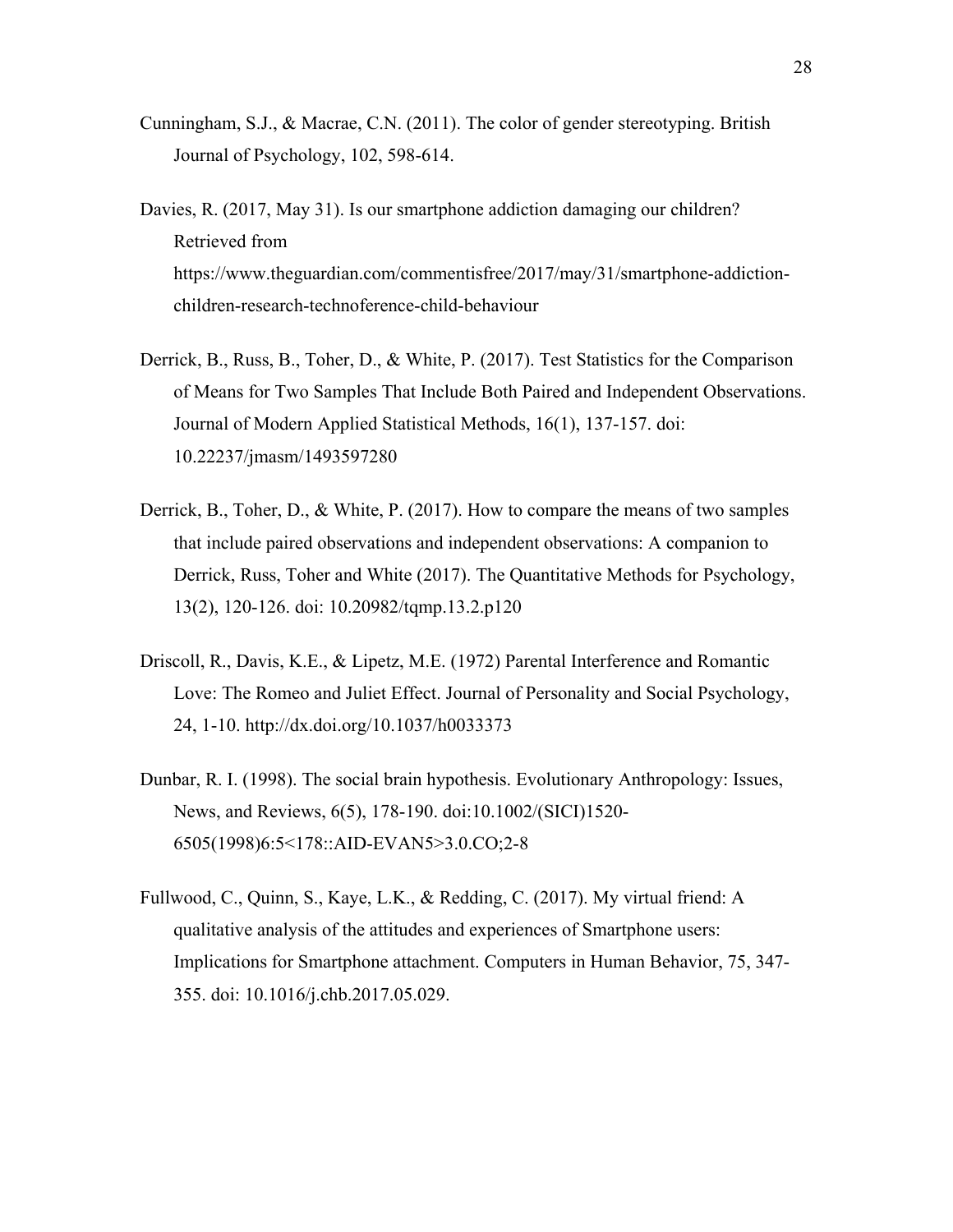- Gehring, T. M., Funk, U. & Schneider, M. (1989). Der Familiensystem-Test (FAST): Eine drei-dimensionale Methode zur Analyse sozialer Beziehungsstrukturen. Praxis der Kinderpsychologie und Kinderpsychiatrie, 38 (5), 152-164.
- Holmes, J.G. & Rempel, J.K. (1989). Trust in close relationships. In C. Hendrick (Ed.), Close relationships: Review of personality and social psychology, 10, 187-220.
- Hookham, M., Togoh, I. & Yeates, A. (2016, February 21). Walkers Hit by Curse of the Smombie. Retrieved from https://www.thetimes.co.uk/article/walkers-hit-by-curseof-the-smombie-kjpxbhm6cb0
- Kelley, H. H., Berscheid, E., Christensen, A., Harvey, J. H., Huston, T. L., Levinger, G., McClintock, E., Peplau, L. A., & Peterson, D. R. (2002). Close Relationships. New York: Eliot Werner Publications.
- Kenny, D. (2014). Structural equation modelling. Retrieved from http://www.davidakenny.net/cm/causalm.htm Accessed on 20/02/2016.
- Knapton, S. (2016). Do you have 'ringxiety'? Anxious loners hear phantom phone calls. The Telegraph. Retrieved from http://www.telegraph.co.uk/news/science/sciencenews/12141126/Do-you-have-ringxiety-Anxious-loners-hear-phantom-phonecalls.html.
- Kuss, D. J., & Lopez-Fernandez, O. (2016). Internet addiction and problematic Internet use: A systematic review of clinical research. World journal of psychiatry, 6(1), 143. doi:10.5498/wjp.v6.i1.143
- Lee, E. J., Nass, C., & Brave, S. (2000). Can computer-generated speech have gender?: an experimental test of gender stereotype. CHI'00 extended abstracts on Human factors in computing systems, 289-290. doi:10.1145/633292.633461
- Nass, C., Steuer, J., & Tauber, E. R. (1994). Computers are social actors. Proceedings of the SIGCHI Conference on Human Factors in Computing Systems Celebrating Interdependence - CHI 94, 72.78. doi:10.1145/191666.191703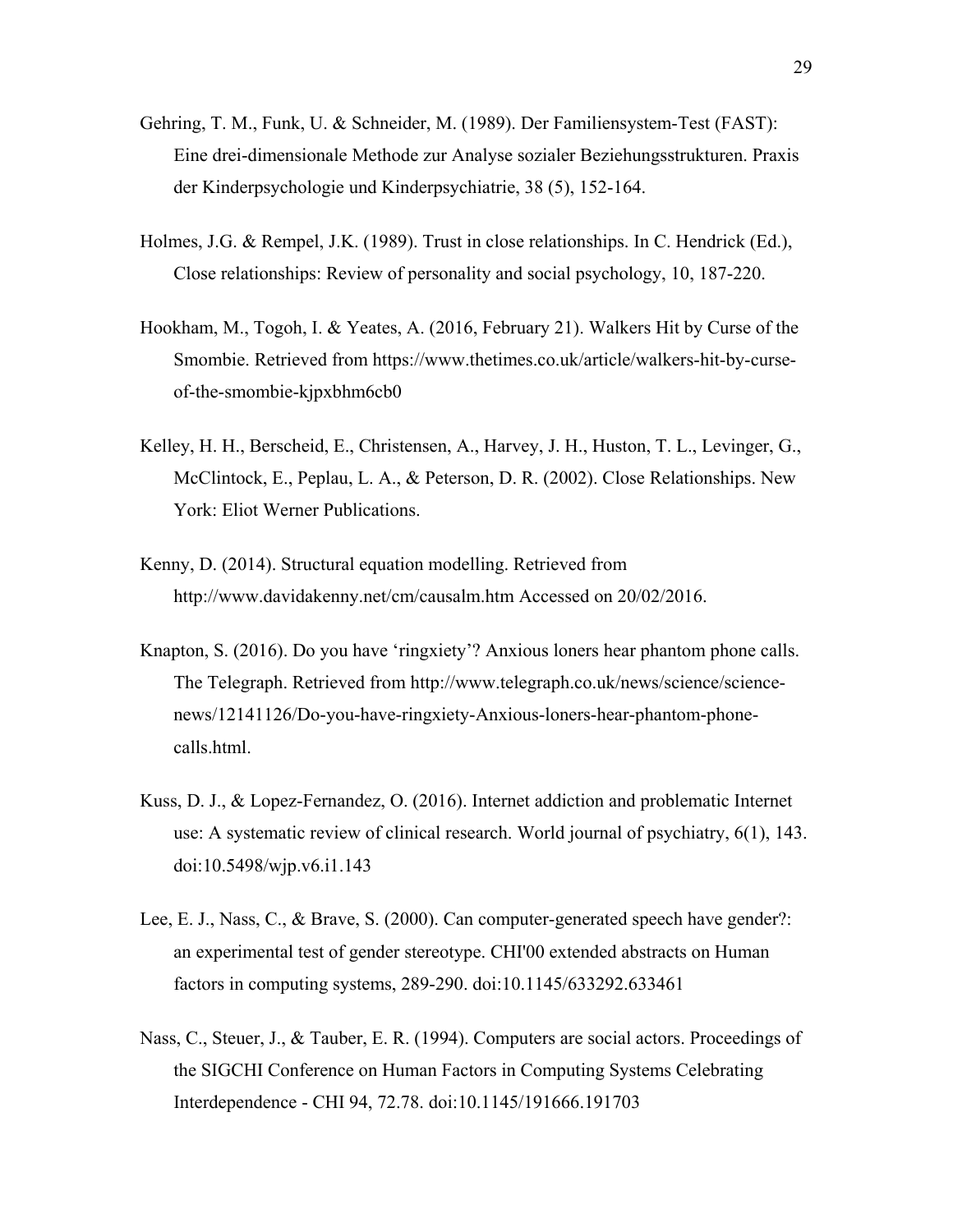- Newzoo International B.V. (2018). Top 50 Countries/Markets by Smartphone Users and Penetration. Retrieved from: [https://newzoo.com/insights/rankings/top-50-countries](https://newzoo.com/insights/rankings/top-50-countries-by-smartphone-penetration-and-users/)[by-smartphone-penetration-and-users/](https://newzoo.com/insights/rankings/top-50-countries-by-smartphone-penetration-and-users/)
- Nunnally, J. C. (1967). Psychometric theory. New York: McGraw-Hill.
- Office of Communications (2018). Retrieved from: https://www.ofcom.org.uk/\_\_data/ assets/pdf\_file/0022/117256/CMR-2018-narrative-report.pdf
- Okazaki, S., Li, H., & Hirose, M. (2009). Consumer privacy concerns and preference for degree of regulatory control. Journal of Advertising, 38(4), 63-77. doi:10.2753/JOA0091-3367380405
- Olmstead, K. (2017, May 25). A third of Americans live in a household with three or more smartphones. Retrieved from http://www.pewresearch.org/facttank/2017/05/25/a-third-of-americans-live-in-a-household-with-three-or-moresmartphones/
- Perlman, D. & Fehr, B. (1987). The development of intimate relationships. In D. Perlman & S. Duck (Eds), Intimate Relationships. Developments, Dynamics and Deterioration (). Newbury Park, Beverly Hills, London, New Delhi: Sage.
- Reeves, B., & Nass, C. I. (1996). The media equation: How people treat computers, television, and new media like real people and places. New York: Cambridge University Press.
- Rempel, J.K., Holmes, J.G. & Zanna, M.P. (1985). Trust in close relationships. Journal of Personality and Social Psychology, 49, 95-112. doi: 10.1037/0022-3514.49.1.95
- Rini, C., Schetter, C. D., Hobel, C. J., Glynn, L. M., & Sandman, C. A. (2006). Effective social support: Antecedents and consequences of partner support during pregnancy. Personal Relationships, 13(2), 207-229. doi: 10.1111/j.1475-6811.2006.00114.x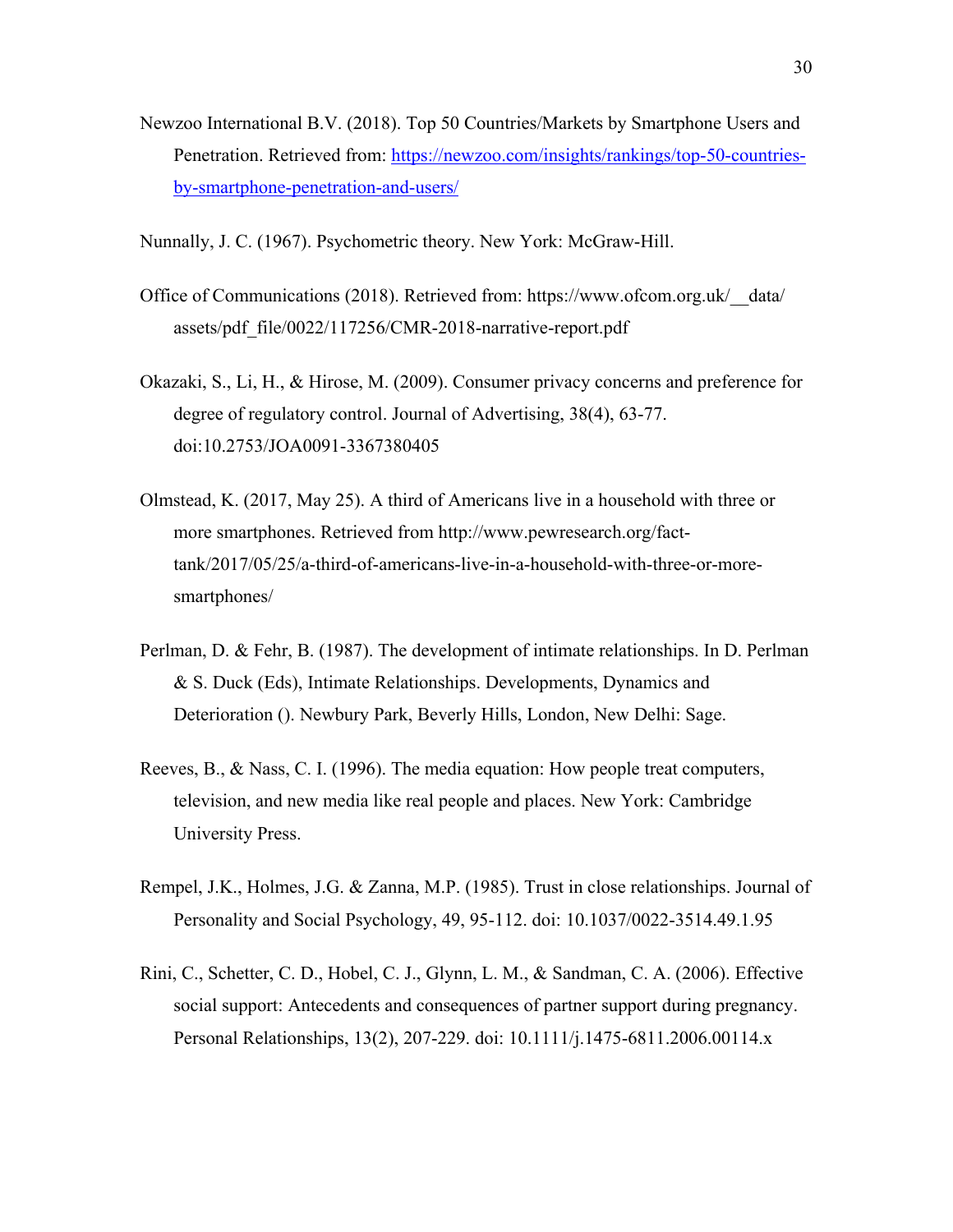- Roberts, J. A., & David, M. E. (2016). My life has become a major distraction from my cell phone: Partner phubbing and relationship satisfaction among romantic partners. Computers in Human Behavior, 54, 134-141. doi: 10.1016/j.chb.2015.07.058
- Robles, T. F., & Kiecolt-Glaser, J. K. (2003). The physiology of marriage: Pathways to health. Physiology & behavior, 79(3), 409-416. doi: 1016/S0031-9384(03)00160-4
- Ryan, T., Chester, A., Reece, J., & Xenos, S. (2014). The uses and abuses of Facebook: A review of Facebook addiction. Journal of Behavioral Addictions, 3(3), 133-148. doi:10.1556/JBA.3.2014.016
- Ryan, R. M., & Deci, E. L. (2000). Self-determination theory and the facilitation of intrinsic motivation, social development, and well-being. American Psychologist, 55, 68-78. doi: 10.1037/0003-066X.55.1.68
- Samaha, M., & Hawi, N. S. (2016). Relationships among smartphone addiction, stress, academic performance, and satisfaction with life. Computers in Human Behavior, 57, 321-325. doi:10.1016/j.chb.2015.12.045
- Satow, L. (2012). Stress- und Coping- Inventar (SCI) [PSYNDEX Tests-Nr. 9006508]. In Leibniz-Zentrum für Psychologische Information und Dokumentation (ZPID) (Hrsg.), Elektronisches Testarchiv. Trier: ZPID.
- Sinclair, V. G., & Dowdy, S. W. (2005). Development and Validation of the Emotional Intimacy Scale. Journal of Nursing Measurement, 13(3), 193-206.
- Tanis, M., Beukeboom, C. J., Hartmann, T., & Vermeulen, I. E. (2015). Phantom phone signals: An investigation into the prevalence and predictors of imagined cell phone signals. Computers in Human Behavior, 51, 356-362. doi:10.1016/j.chb.2015.04.039
- Van der Meulen, R., & Pettey, C. (2017, November 30). Gartner Says Top Five Smartphone Vendors Achieved Growth in the Third Quarter of 2017. Retrieved from https://www.gartner.com/newsroom/id/3833964